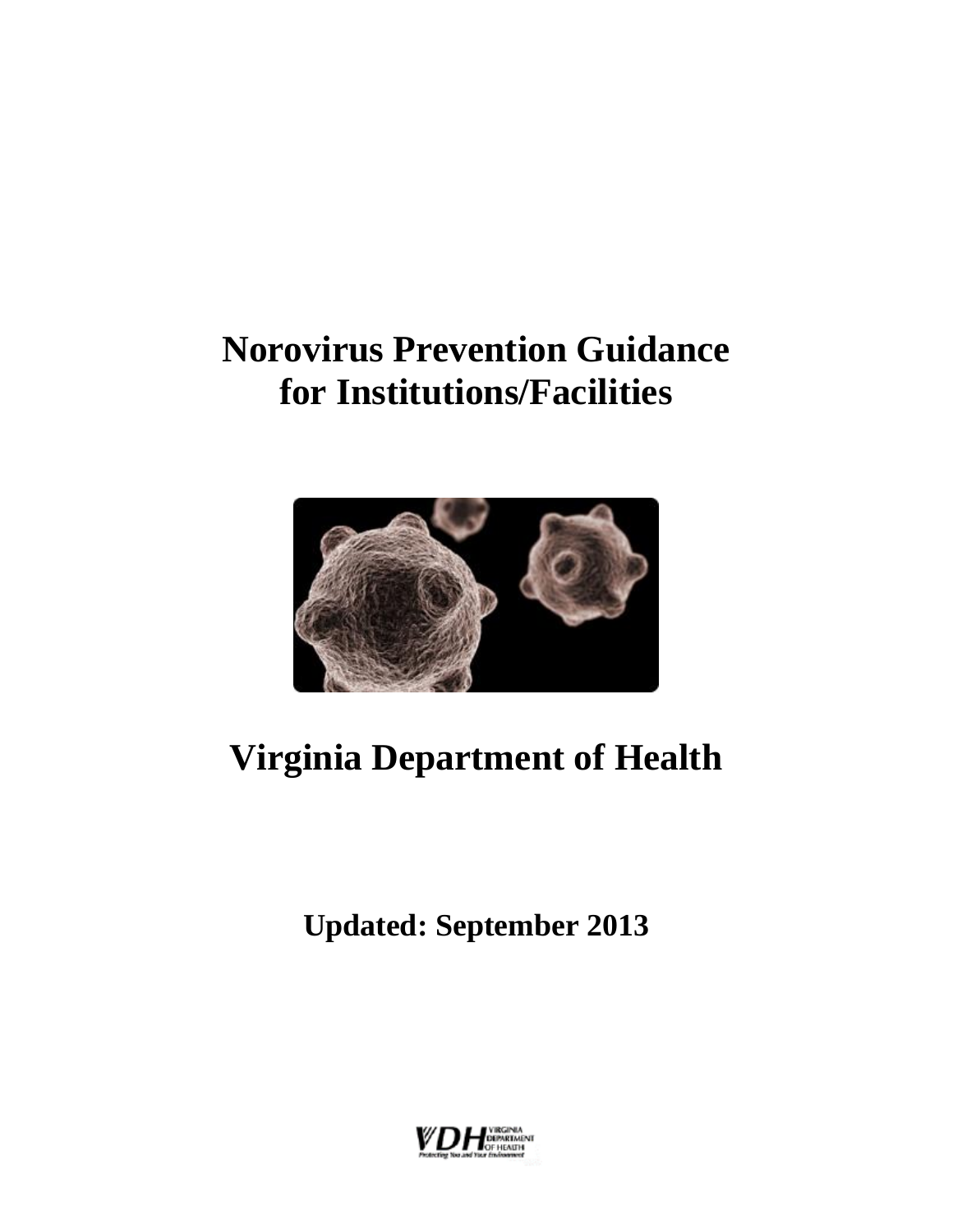#### **Norovirus Prevention Guidance For Institutions/Facilities**

#### **Summary**

In recent years there has been increased awareness of the impact of norovirus as an agent of gastrointestinal illness. In an effort to support institutions and facilities (e.g., hospitals, longterm care facilities such as nursing homes, prisons, etc.), the following detailed guidance has been developed. It contains basic information concerning norovirus, as well as recommendations to reduce the risk of outbreaks or mitigate the impact of an outbreak through pre-planning, as well as detailed information about actions to take if an outbreak occurs. In addition to this document, consult with local health departments as needed to guide planning. During an outbreak, contact the local health department to identify facility-specific strategies that may be implemented.

#### **Background**

#### **Illness**

Infection with norovirus usually causes illness 12-48 hours after exposure, but can appear as early as 10 hours after exposure. Although infection with norovirus is not usually serious, people may feel very sick. Symptoms often include nausea, vomiting, diarrhea, and stomach cramping. Sometimes people have a low-grade fever, chills, headache, muscle aches, and a general sense of tiredness. The illness is usually brief, with symptoms lasting only one or two days. Most people have no long-term health effects from the illness. However, the very young, the elderly, and persons with weakened immune systems may be unable to drink enough liquids to replace what they lose from vomiting and diarrhea, causing dehydration that may require medical intervention. Outbreaks may also be very disruptive to facility operations, and can affect resident and staff safety.

There are no specific medications for treating norovirus infection; norovirus infection does not respond to antibiotics. By drinking fluids, such as juice or water, people can reduce the chance of becoming dehydrated. Sports drinks are not significantly better at replacing nutrients and minerals lost during this illness.

#### **Transmission**

Noroviruses can spread easily and quickly from person to person. The virus is found in the stool and vomit of infected people. People can become infected when the virus enters their mouth by eating or drinking contaminated food or liquids, by touching their mouth after touching surfaces or objects contaminated with norovirus, or after having direct contact with another person who is infected without first washing their hands.

People infected with norovirus are contagious even before they begin feeling ill. While most infected persons will become asymptomatic within 72 hours, people can shed the virus in stool for two weeks or longer after symptoms resolve. They are most infectious during acute illness and for the first three days after recovery. Infected people do not become long-term carriers of norovirus.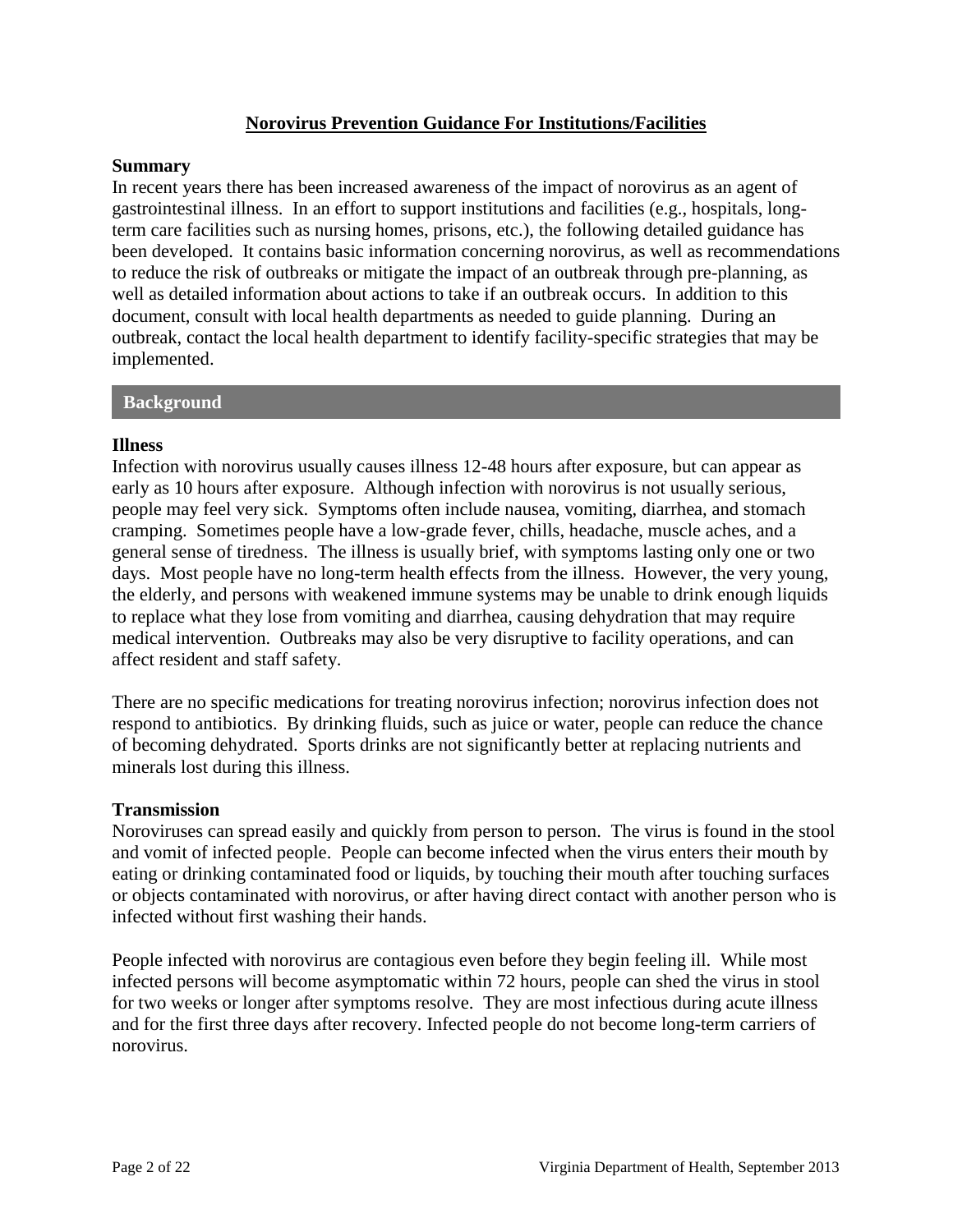Anyone can become infected with these viruses. Because there are many different strains of norovirus, norovirus infection and illness can occur more than once during a person's lifetime. There is no vaccine for norovirus. Therefore, preventing infection and transmission is critical to reducing the impact of this virus.

#### **Prevention (Pre-Outbreak Planning)**

The following recommendations may assist facilities in reducing the risk of a norovirus outbreak occurring, or may enhance response capabilities should an outbreak occur:

- 1. **Provide information to staff and residents (e.g., in-services, notices, posters, etc.) to reinforce facility policies regarding hygiene.** In particular, focus on the need for frequent handwashing with warm water and soap. Although handwashing is preferred for norovirus control, alcohol-based hand sanitizers  $(270\%$  ethanol concentration) may be considered when soap and water are not readily available and hands are not visibly dirty. Ensure adequate access to handwashing stations and supplies (e.g., soap, paper towels), and provide and encourage use of hand sanitizer stations in both work and public areas.
- 2. **Ensure that a clear, fair, safe policy for excluding workers with illness is in place, and identify and remove barriers to absence due to illness.** A liberal/non-punitive sick leave policy that addresses the needs of sick personnel and facility staffing should be in place. A contingency staffing plan should be developed that identifies the minimum staffing needs and prioritizes critical and non-essential services based on residents' health status, functional limitations, disabilities, and essential facility operations. This should recognize the problem of reduced staff availability **combined with** increased patient/resident care needs that can occur during a norovirus outbreak.
- 3. **Develop and institute basic surveillance for gastrointestinal infection in patients/residents and staff to more rapidly identify illnesses and outbreaks.** A system may need to be developed to monitor and record illnesses among patients/residents and staff routinely. This provides a baseline for illness and helps to identify potential cases or increases in disease activity that may indicate an outbreak. Data should be reviewed periodically. A specific case definition for norovirus might be:

Vomiting and/or diarrhea (two or more loose stools in a 24-hour period) in a resident or staff member whose symptoms have no other apparent cause.

In general, an outbreak of gastroenteritis in a facility is defined as the presence of more diarrhea or vomiting than would usually be expected in the facility, or in a particular unit, for that time of year. A basic threshold for norovirus might be three or more cases of illness among residents and/or staff within a 72-hour period.

Laboratory testing and confirmation can provide important information about the causative agent. However, the cause of an outbreak is likely to be due to norovirus when: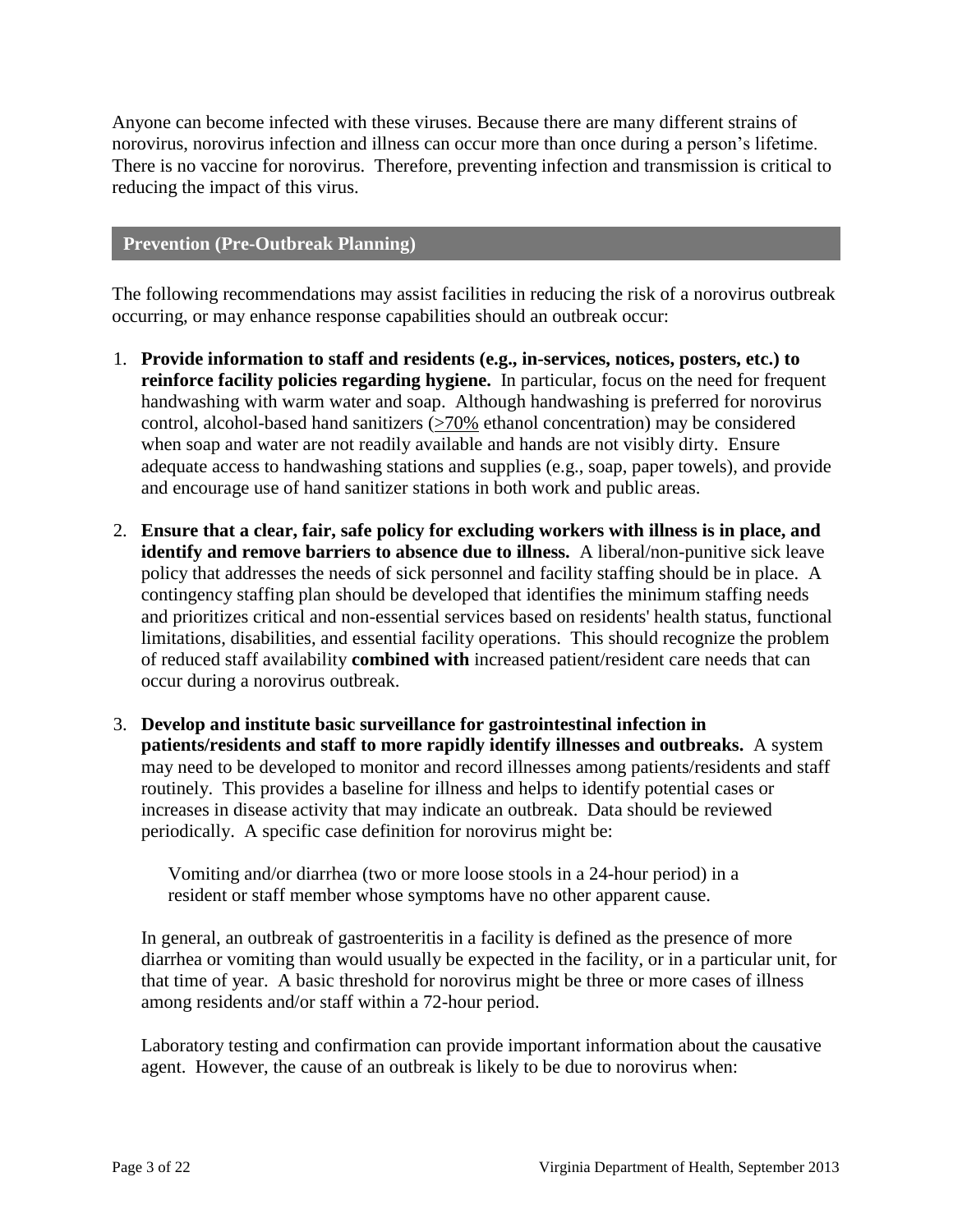- o Stools are negative for bacterial pathogens
- o The average incubation period is 12-48 hours
- o The average duration of illness is one to three days
- o Vomiting occurs in at least 50% of cases

Surveillance should also incorporate a system for collecting and handling specimens from potential cases (residents or staff). Consult with the local health department to determine appropriate testing options for specimens.

4. **Review facility cleaning guidelines and identify potential gaps.** Observe routine housekeeping procedures to identify cross contamination issues (e.g., using the same cloth to clean bathroom surfaces). Correct deficiencies when found and share the information with other managers to standardize optimal cleaning methods.

Identify high risk surfaces (e.g., with frequent hand contact, high risk of exposure to fecal matter or vomitus, food preparation surfaces, common medical equipment, etc.) and a reasonable cleaning frequency for the facility. Ensure that equipment is available and working properly. Determine if water temperatures (e.g., for dishwashers) are adequate for norovirus disinfection (note that care should be used in adjusting facility hot water temperatures – any increase to temperatures that may injure staff/patients/residents should be considered carefully).

Engineering controls and practices may take some time to consider and change – therefore, preparation is important. An example is considering the installation of auto-dispensing paper towel dispensers in public restrooms, employee restrooms, kitchens, and locker rooms. An example of a potential source of infection that is not often considered is "community" ice machines in nursing areas and nurses stations. Individuals who scoop out ice may use items such as glasses, buckets, cups, etc. Individuals may even store personal drinks, etc. directly in the ice. These practices may be a source of contamination with norovirus and this equipment can be difficult to clean; therefore, these practices should be prohibited. Employees must properly wash their hands prior to filling containers. A separate hand sink should be provided for employees to wash their hands. This sink should be in the same area where containers are filled and the ice is added to the containers. Do not allow any sick person to fill or handle water containers. Ice must be dispensed with an ice scoop (without coming in direct human contact). To prevent direct hand contact with the ice, it is recommended that employees wear disposal gloves. Facilities may wish to consider using closed, gravity-fed machines to eliminate direct access to the ice by staff. Potentially contaminated materials, such as ice buckets or water jugs, should be cleaned and sanitized at least once every 24 hours. This includes washing with an appropriate detergent in the first compartment of a three-compartment sink, rinsing clean with water in the second compartment, and sanitizing with an approved agent in the third compartment by immersing for one minute. The compartments of the sink should be of sufficient size to allow immersion of the container. For containers too large to be immersed in the threecompartment sink, a clean and sanitize in-place procedure can be used. This includes use of a clean bucket and wash cloth for the detergent cleaning step, followed by rinsing the container at least three times with water, and finally, spraying the inside with a sanitizer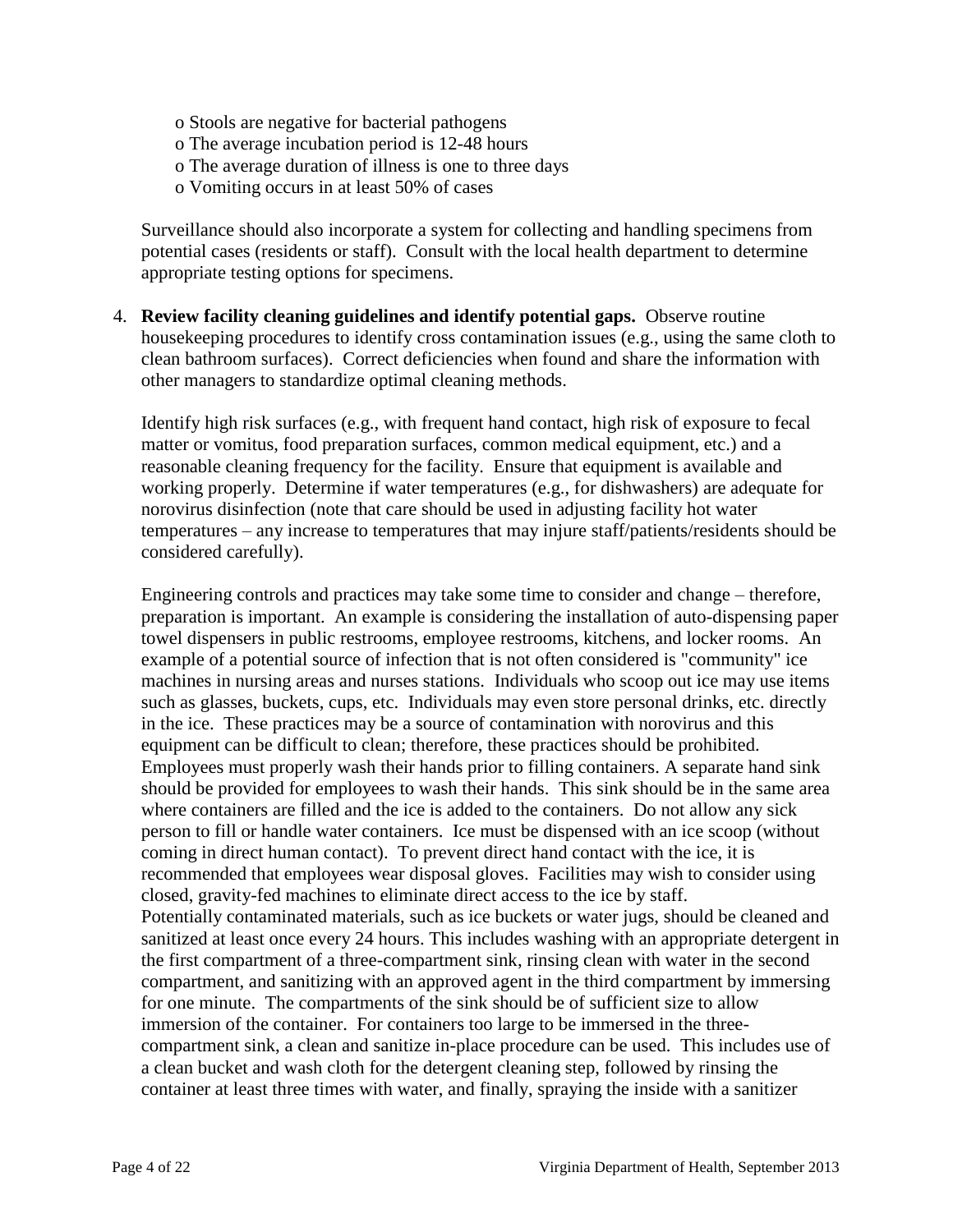solution. Provide an area to allow proper air drying of items. Empty containers for water or ice should not be stored on the floor at any time.

If an establishment is not capable of following these guidelines for the cleaning of water containers, it is recommended that bottled water be provided during an outbreak

Any refillable soap/detergent/hand sanitizer dispensers should be filled in an area free of environmental contaminants, such as dust and insects. The dispenser should not be placed on the floor while filling. The dispenser should be filled in a room with smooth, dry, easily cleanable floors, walls, and ceilings, and should be kept away from chemical storage or other contaminants.

Note that, while this guidance provides some details for cleaning/disinfection related to norovirus, particularly for intermediate-level disinfection of non-critical surfaces, other levels of disinfection or sterilization may be needed within any given facility. Consult the Centers for Disease Control and Prevention Guideline for Disinfection and Sterilization in Healthcare Facilities (2008)

[\(http://www.cdc.gov/hicpac/pdf/guidelines/disinfection\\_nov\\_2008.pdf\)](http://www.cdc.gov/hicpac/pdf/guidelines/disinfection_nov_2008.pdf) as needed.

5. **Plan for promptly acquiring additional resources (e.g., signs and other educational materials, hand sanitizer, cleaning supplies, personal protective equipment, etc.).** Recognize the increased need for support (e.g., increased waste management) as well as the increased consumption of some materials (e.g., paper towels and toilet paper in restrooms). Estimate the quantities of essential materials and equipment (e.g., masks, gloves, hand hygiene products, IV fluids, etc.) that would be needed during an outbreak. Develop plans to stockpile adequate supplies and to address supply shortages, including strategies for using normal and alternative channels for procuring critical resources.

Of note, although Virginia does not have specific regulations excluding or limiting the concentrations of chemical germicides disposed of through the sewer system, the safe disposal of chemicals is important to minimize environmental harm. Plans to manage the release of potentially toxic substances could include: 1) switching to alternative products, 2) collecting the disinfectant and disposing of it as a hazardous chemical, or 3) using a commercially available small-scale treatment method (e.g., neutralizing glutaraldehyde with glycine). Guidance may be obtained through the Virginia Department of Environmental Quality [\(http://www.deq.virginia.gov/TheVirginiaDepartmentofEnvironmentalQuality.aspx\)](http://www.deq.virginia.gov/TheVirginiaDepartmentofEnvironmentalQuality.aspx).

- 6. **Identify specific individuals to form a multidisciplinary planning committee or team to provide guidance and respond to potential cases or outbreaks.** Individuals may be included from the following divisions:
	- o Facility administration
	- o Nursing administration
	- o Infection control
	- o Occupational health
	- o Staff training and orientation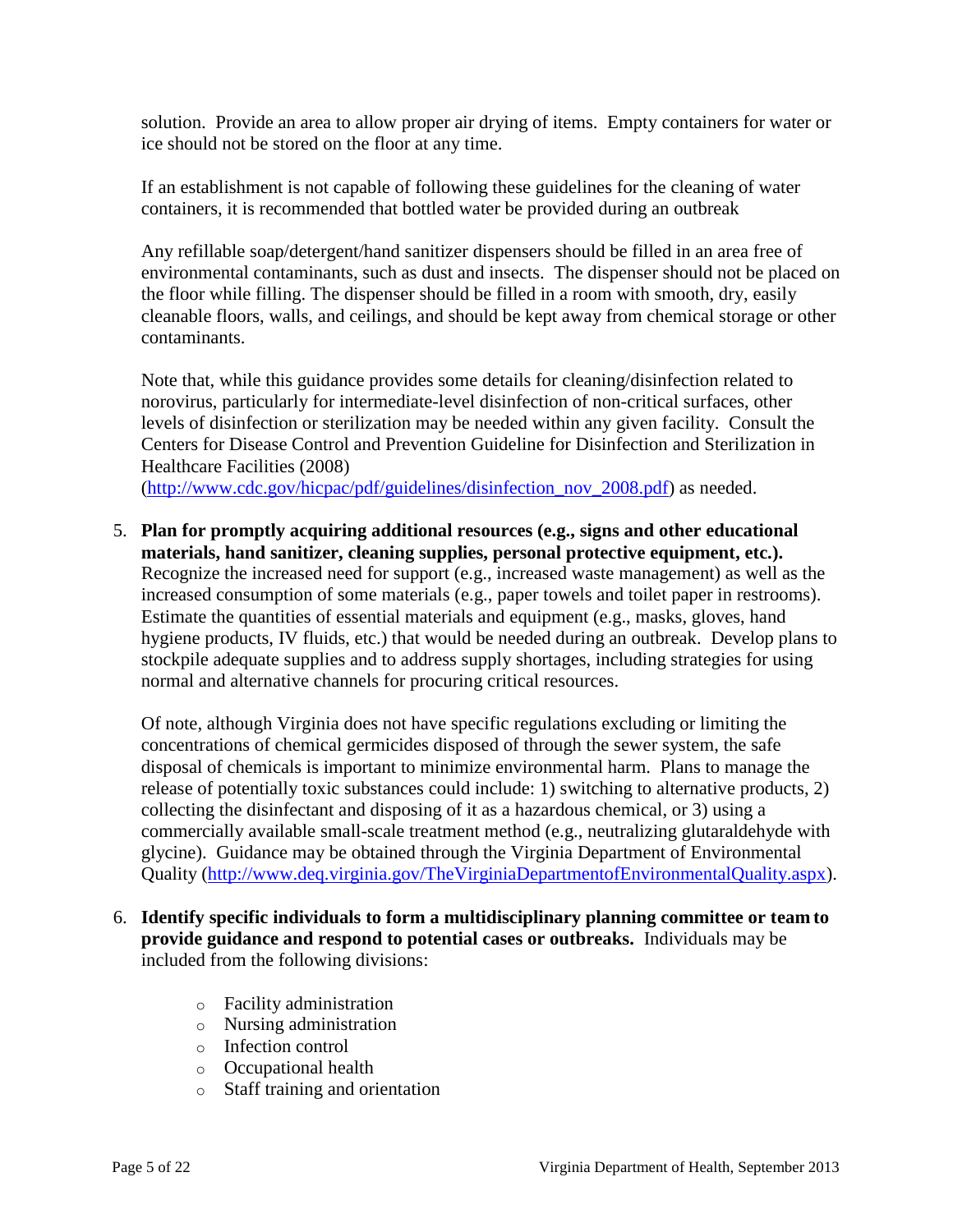- o Engineering/maintenance services
- o Environmental (housekeeping) services
- o Dietary (food) services
- o Pharmacy services
- o Laboratory services
- o Occupational/rehabilitation/physical therapy services
- o Transportation services
- o Purchasing services
- o Facility staff representation
- o Other member(s) as appropriate (e.g., local health department personnel, clergy, community representatives, department heads, resident and family representatives, risk managers, quality improvement, direct care staff, collective bargaining agreement union representatives)

The planning committee should designate specific individuals to manage communications (e.g., for family, visitors, media), inter-facility coordination (e.g., for diverting new admissions), training and education of staff, and staffing needs in the event of an outbreak.

7. **Ensure that contact information for the local health department and other key healthcare partners are readily available.** Information on local health departments is available at [http://www.vdh.virginia.gov/lhd/.](http://www.vdh.virginia.gov/lhd/) Post the district health department phone number in a visible location in the facility to aid in reporting clusters of illness. **By law, any cluster of illness must be reported to the local health department immediately by physicians and directors of facilities licensed by the Commonwealth.**

#### **Management of Case/Outbreak**

In the event that a suspected case or outbreak of norovirus does occur in a facility, the following actions may help to reduce the impact.

- 1. **Contact the Local Health Department.** Although individual cases of norovirus are not reportable to the health department, physicians and directors of healthcare facilities are required to report outbreaks (including norovirus outbreaks) to the local health department (Regulations for Disease Reporting, 12 VAC 5-90-80). The local health department can provide specific guidance to facilities to assist in identifying the cause of illness and implementing necessary measures to limit the spread of disease and stop the outbreak as soon as possible. Contact information for local health departments is available at [www.vdh.virginia.gov/lhd/](file://survinv1/dsi_doc/2010%20DCM%20Revisions%20Project/Les%20Chapters%20Ready/Norovirus%20Outbreaks%20Nov%202010%20-Apr%202011%20Final/www.vdh.virginia.gov/lhd/)
- 2. **Provide information to patients/residents and family/guests** on norovirus signs and symptoms, the modes of transmission, methods for preventing norovirus (including proper handwashing), and how to report illness. All visitors and relatives should be made aware of the outbreak and asked to cooperate with the infection control procedures. Signs may be posted at the entrance of the facility, on the door of an affected resident's room (if approved by resident or his/her legal representative), and/or on the toilet designated for use by affected residents (see Additional Resources, below). Request that family/guests who are ill defer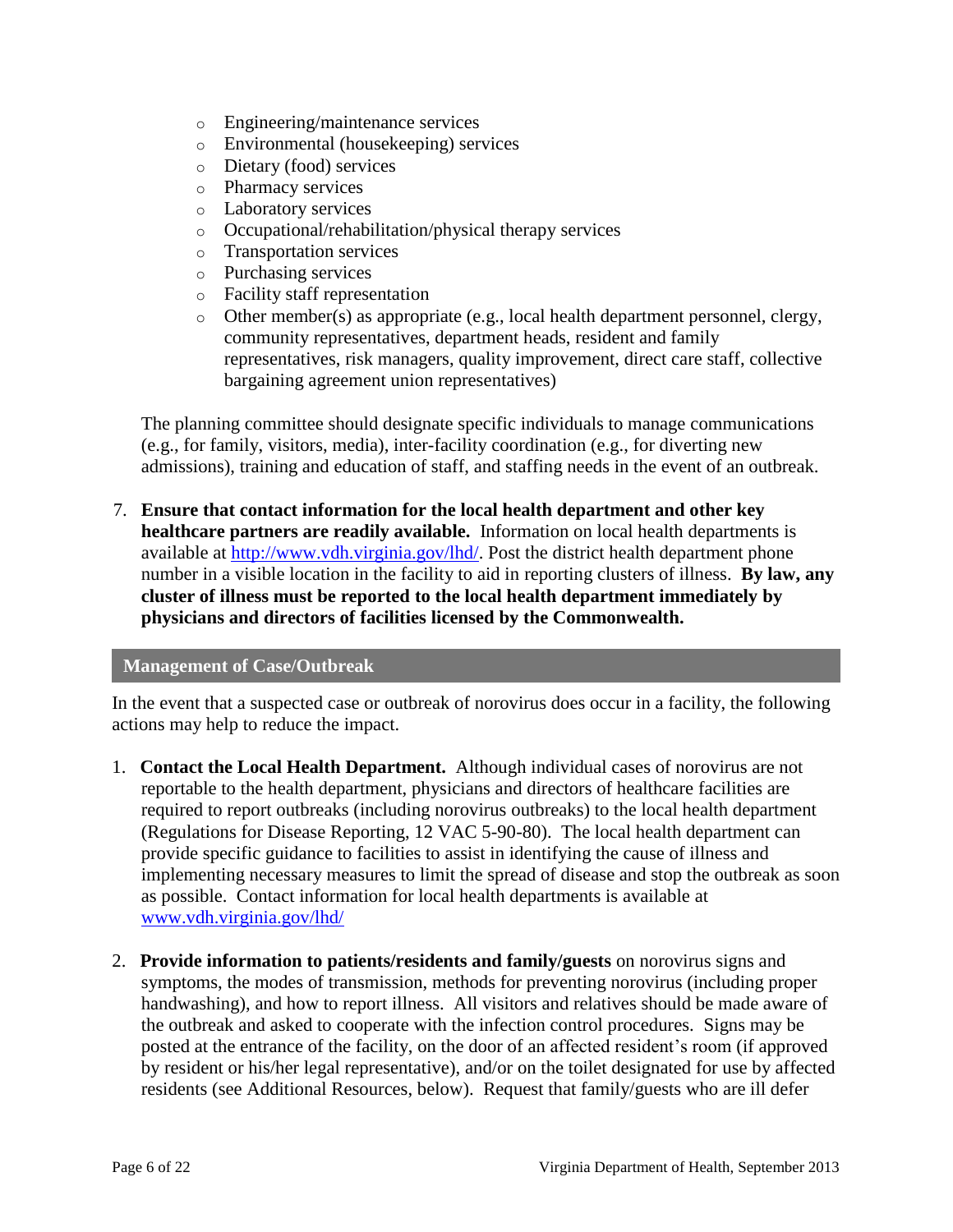visiting for at least 72 hours after diarrhea and vomiting ceases.

- 3. **Limit or discontinue all new admissions and/or visitation to the facility until the outbreak is over.** New residents should be admitted to an unaffected unit in the facility, or the least heavily affected unit, if possible. If visitation is allowed, visitors should go directly to the person they are visiting and not spend time with anyone else. Visitors should wash their hands upon entering and leaving the room.
- 4. **Isolate ill residents from others** (until at least 24 hours after symptoms have ceased). Group ill people together, if possible. Sick residents should not use shared lounges and meal areas; confinement of ill individuals to rooms may be necessary. Generally, well residents may be allowed to continue normal daily activities. Discontinue activities where ill and well residents would be together. Group activities should be kept to a minimum or postponed until the outbreak is over. Residents should not be moved from an affected unit to an unaffected unit/ward/floor.

If ill residents must share a room with others, strict hand hygiene procedures should be in place for staff, residents, and visitors and separate toilet facilities should be allocated for the affected residents.

Asymptomatic individuals who might not reliably tend to their hygiene (e.g., those with cognitive impairment) may also need to be confined to their rooms to control the spread of norovirus. In some situations, confinement of all individuals may be necessary if other control measures have not been or may not be effective.

Note that restriction of activities may not need to be absolute to be effective. Individuals should be able to engage in necessary activities (e.g., being discharged from the facility if otherwise indicated, receiving medical care, attending court hearings) if physically capable. This would require evaluation on a case-by-case basis, as well as appropriate communication with others (e.g., family, healthcare professionals, court members) to minimize the risk of spread to others.

To encourage compliance, consider providing basic supplies, such as fluids (e.g., hot tea, water, electrolyte maintenance solutions such as Pedialyte®) and foods such as crackers, dry toast, and/or broth, to ill individuals. Provide a mechanism for patients/residents to get items (e.g., newspapers, magazines, light snacks, over-the-counter medications, etc.) without leaving their rooms.

If there are transfers out of the facility during the outbreak, notify the receiving facility of the situation so that appropriate precautions may be taken.

5. **Implement active surveillance (e.g., daily symptom logs) for staff and patients/residents to identify new cases early and to identify potential lapses in control measures.** Surveillance logs for patients/residents should include information such as the patient/resident name, room/floor/wing affected, date of illness onset, signs/symptoms of illness, duration of illness, treatment (including hospitalization) and outcome, and specimen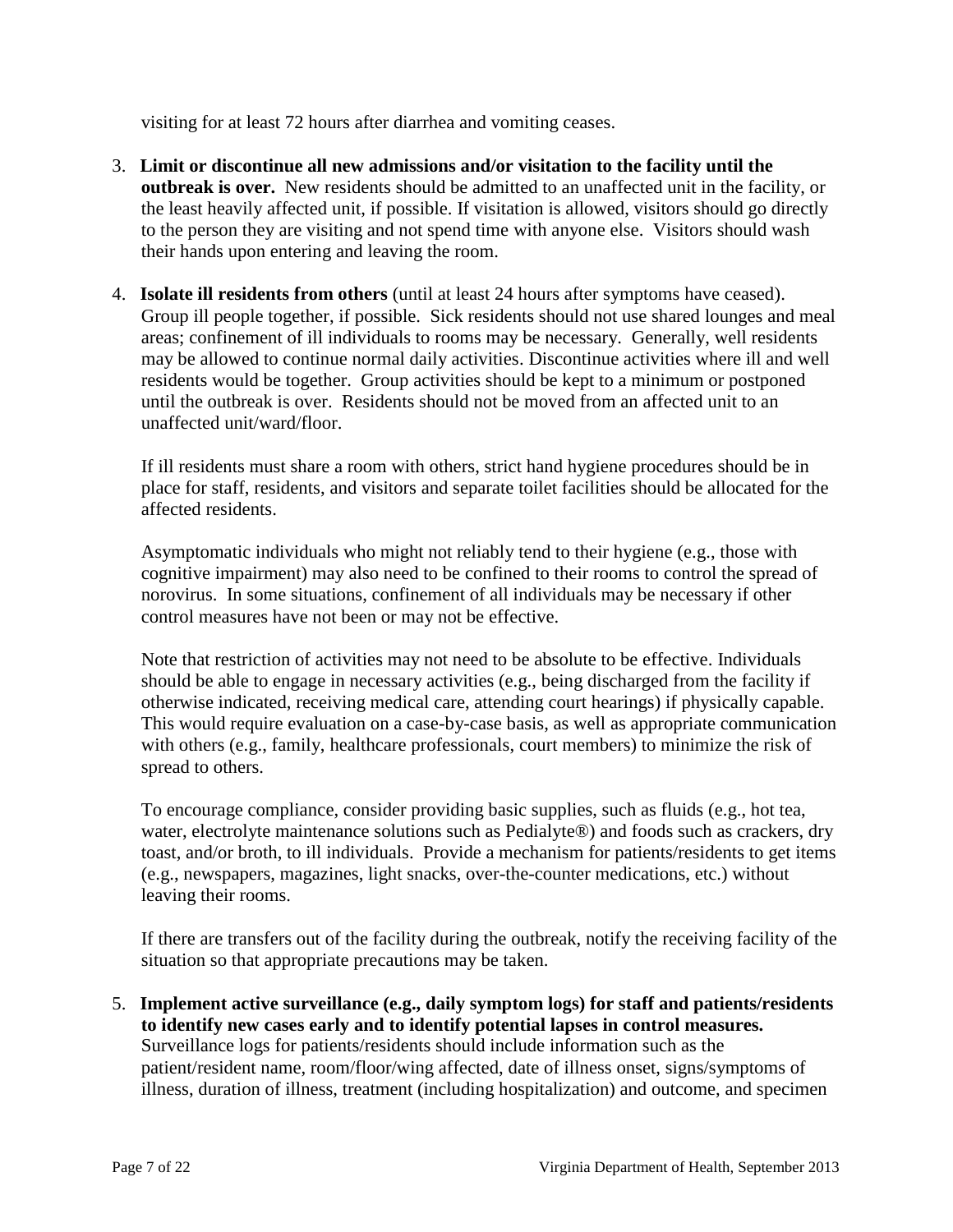collection and results. Staff surveillance should include the above, as well as the specific onset date/time of diarrhea or vomiting and job duties. A sample log is included in the attachments to this document.

6. **Consider the need to collect appropriate clinical specimens from some symptomatic staff and patients/residents for laboratory analysis.** Consult with local health department staff as soon as possible to determine the appropriate number of specimens to collect, specimen collection methods, and testing options, and to arrange for transport (if testing is indicated).

Basic instructions for collecting specimens include:

- 1. Staff should wear appropriate personal protective equipment when collecting specimens. Collect an unpreserved stool specimen in a sterile stool or urine container (filling at least half way) during the first 48 hours of illness. If a spatula is used to collect stool (e.g., from a bedpan or diaper/incontinence pad) plastic should be used rather than wood. Viral excretion is greatest during the phase of illness where stools are liquid or semi solid, but virus may be detected in formed stool. Please note: Testing of vomitus for norovirus generally cannot be done.
- 2. Label each specimen container with the patient's first name, last name, date of collection, and the name of the facility. Complete all of the information requested on the submission form clearly and carefully. Testing may not be performed if the specimen container is improperly labeled or if the submission form is incomplete.
- 3. Indicate the facility name on the container. Numerous norovirus outbreaks may be under investigation within a single geographic area, and the facility name is used to track the specimen and to direct appropriate reporting. The health department may give you an outbreak identifier to include on the form as well.
- 4. Individual containers should be verified as being leak proof and then enclosed in a plastic bag. Testing will NOT be done on specimens that leak while in transit to DCLS.
- 5. Specimens for norovirus testing should be refrigerated (not frozen) after collection.
- 6. The entire collection of specimens should be bagged in plastic and placed in a padded, insulated box with refrigerant packs for shipment.

Note: In consultation with the local health department, determine if stool specimens also need to be collected in Cary Blair enteric transport medium (pink liquid) in order to test for other pathogens (e.g., *Salmonella*, *Shigella*, *Campylobacter*). Specimens collected in Cary Blair transport medium should be maintained at room temperature; DO NOT ship specimens in Cary Blair on ice.

Up to **six** specimens may need to be collected in order to ensure adequate identification of the causative agent in an outbreak. Contact local health department staff for additional guidance on specimen collection and submission.

7. **Exclude staff who develop symptoms at work immediately.** Ill staff should report their illness to their supervisors. Staff without food service or patient care duties should remain out of work until at least 24 hours after diarrhea and/or vomiting cease. The Centers for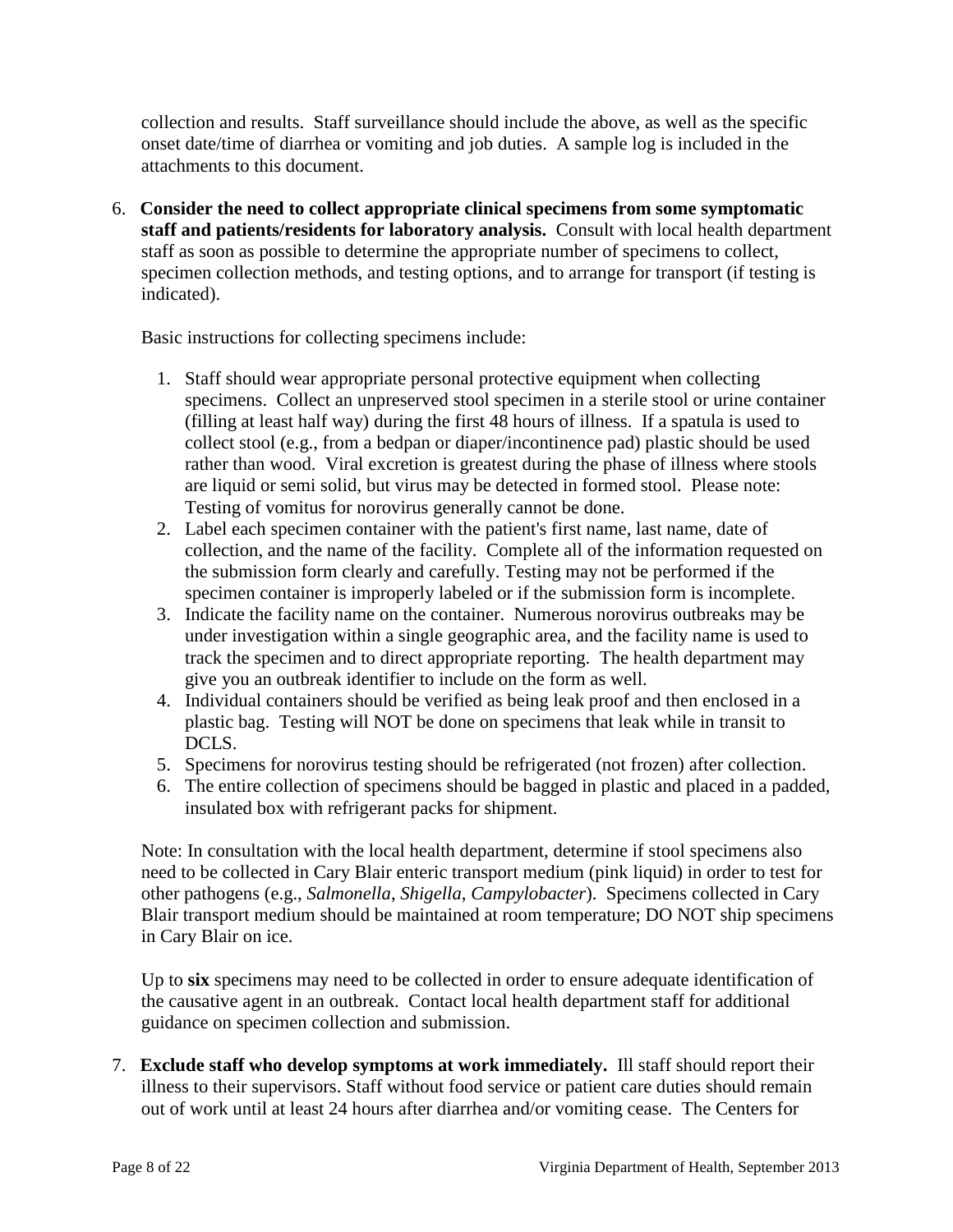Disease Control and Prevention (CDC) recommends persons ill with norovirus refrain from preparing food for others or providing healthcare for at least two to three days after symptoms have resolved. Per the Virginia Food Code, food service workers diagnosed with norovirus who serve a highly susceptible population (e.g., employees of long-term care facilities) are required to be excluded from work for at least 24 hours following cessation of diarrhea and/or vomiting **and** until at least 48 hours have passed since the employee became symptomatic. Review and enforce hand hygiene and safe food handling practices.

On returning to work, staff who have recently been ill may be given different duties, if possible, to further reduce the risk of transmission. It should be recommended, but not required, that employees seek medical care for their illnesses.

Testing for norovirus is not required before staff return to work; however, the need for good hand hygiene should be stressed to returning staff, since an individual can shed norovirus for an average of 28 days following infection.

- 8. **Reinforce that only catering or kitchen staff should have access to the kitchen during the outbreak.**
- 9. **Minimize the flow of staff between sick and well residents.** Staff should be assigned to work with either well residents or sick residents, but should not care for both groups. Staff who go back and forth between ill and well residents can play a major role in transmitting the virus between residents.

In addition, limit the number of staff 'floating' to different wards as much as possible to decrease the chance of infection spreading to other floors or wards.

Staff who have been in contact with infected persons should not prepare or serve food. Instead, food should be prepared and provided by dedicated servers or non-direct patient care healthcare workers.

#### 10. **Reinforce hand hygiene with staff. Staff should wash their hands (or use alcohol-based hand sanitizer) when entering and leaving** *every* **patient/resident room.**

Staff may be further directed to perform hand hygiene at the following times:

- At specified intervals (e.g., once per hour)
- Upon entering a kitchen
- After using the restroom
- After shaking hands or having other physical contact with peers and guests
- After sneezing
- After touching the face
- After blowing the nose
- After rubbing hands on clothing
- After handling raw foods
- After handling dirty kitchen utensils and kitchenware
- After cleaning, sweeping, or mopping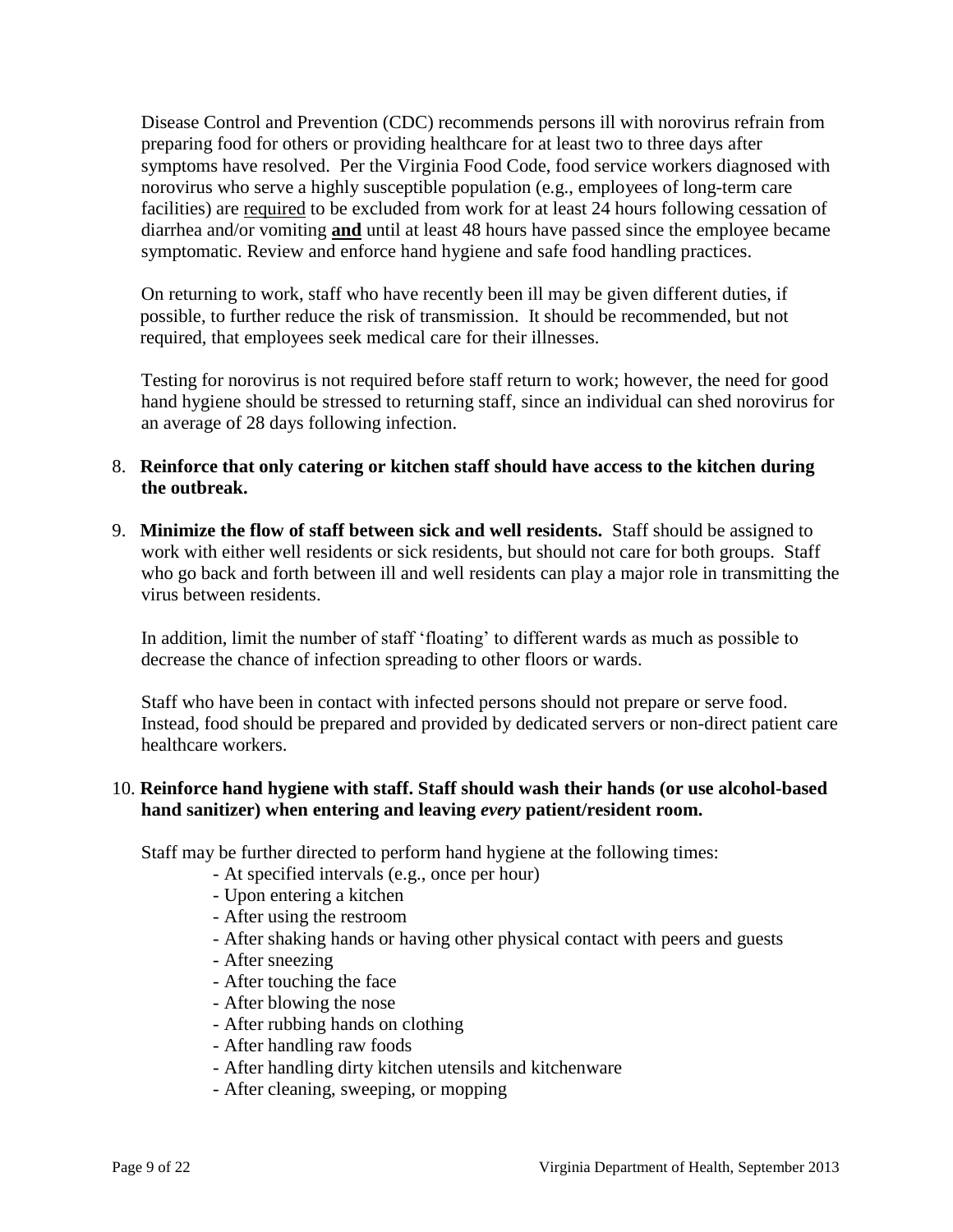- After a break
- After smoking, eating, or drinking
- Before handling any food, especially ready-to-eat foods and ice Note: Gloves should always be worn when handling food. Bare hands should
	- not contact exposed, ready-to-eat foods. However, thorough handwashing is also important in keeping gloves or other utensils from becoming vehicles for transferring microbes to the food.
- Prior to handling or administering any oral medications (e.g., pills)
- After changing diapers
- After handling other potentially contaminated objects

Employee hand hygiene compliance should be monitored and enforced; this may require active management through direct observation, reminders, and correction.

#### 11. **Encourage staff to wear clean clothing daily and change soiled clothing as soon as possible.**

12. **Manage patients with suspected norovirus infection using Standard Precautions, with careful attention to hand hygiene practices.** However, Contact Precautions should be used when caring for diapered or incontinent persons, during outbreaks, and when a splash could occur. Therefore, staff or visitors should generally wear gloves and gowns when caring for ill patients/residents or when touching potentially contaminated surfaces. A surgical (procedure) mask with eye-shield should be worn if there is the possibility of contact with vomiting patients/residents or splashes that could aerosolize infective material.

Change gowns and gloves between contacts with roommates. Remove and discard PPE carefully, either at the doorway of the patient's room or immediately outside the room. Dispose of PPE by first removing gloves, then goggles (if worn), then the gown, and then the surgical mask (if worn). After removing all PPE, immediately perform hand hygiene. Ensure that hands and clothes do not touch potentially contaminated environmental surfaces or items in the resident's room, such as bed rails and tables. If gloves or hands are visibly soiled with feces or vomitus, wash hands with soap and water. Alcohol-based hand gels (>70% ethanol concentration) may be used if gloves or hands have not been visibly soiled and if soap and water are not readily available.

Adequate stocks of PPE should be provided and should be easily accessible.

#### 13. **Temporarily remove unnecessary items that may be potential sources of transmission (e.g., candy dishes, fruit baskets, etc.).**

14. **Review cleaning and disinfection methods carefully.** Due to the large quantities of virus shed by norovirus-infected individuals (millions of virions/gram of stool) and the extremely small infectious dose required for infection (less than 100 particles), as well as the ability of norovirus to survive for prolonged periods on environmental surfaces (hours to days), maximum virucidal activity is generally desirable to effectively control outbreaks. Facilities should make decisions related to materials that seek to balance issues of efficacy, cost,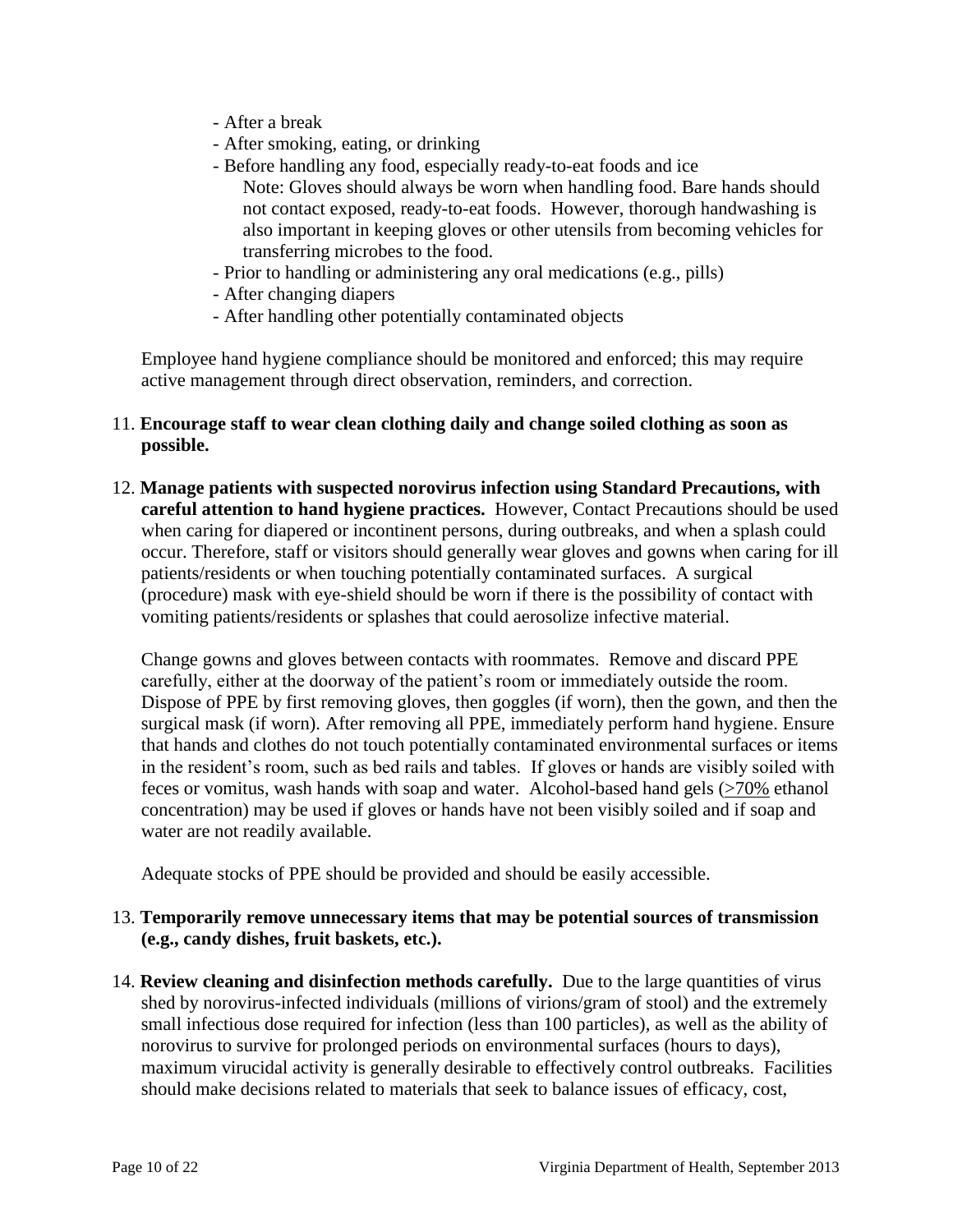convenience, frequency of application, toxicity/safety, and availability. Of note, improper disinfection of contaminated environmental surfaces may play a role in the spread of noroviruses in some settings.

#### Cleaning

For any visibly contaminated surfaces, cleaning is necessary to remove foreign material from objects; this is normally accomplished using water with detergents or enzymatic products. Thorough cleaning is necessary since organic matter (e.g., feces, vomitus) can interfere with the antimicrobial activity of disinfectants. In addition, reducing the number of microorganisms that must be inactivated through cleaning increases the margin of safety when a germicide is used according to the labeling and shortens the exposure time required to kill the entire microbial load.

#### Disinfection

A disinfectant should be used on all surfaces that are touched regularly. Restroom surfaces, such as faucet handles, soap dispensers, stall doors and latches, toilet seats and handles, and towel dispensers are heavily contaminated surfaces and require frequent disinfection. Other surfaces to consider may include food preparation surfaces, self-service utensil handles, sinks, faucets, drinking fountains, tables, chairs, counters, commodes, bedside tables, door handles and latches, push plates, railings, elevator buttons, thermostats, telephones, alarm clock buttons, keyboards, carts, chairs (including backs), bed rails, hand rails, light switches, curtain pull rods, ice machines, vending machine keyboards, pens, pencils, games, sports equipment, medical equipment (e.g., blood pressure cuffs), privacy curtains, etc.

Regardless of whether a detergent or disinfectant is used on surfaces in a healthcare facility, surfaces should be cleaned routinely and when dirty or soiled to provide an aesthetically pleasing environment and to prevent potentially contaminated objects from serving as a source for healthcare–associated infections.

a) **An effective disinfectant is a freshly-prepared dilute bleach solution.** As used here, bleach refers to a solution of sodium hypochlorite and is available at grocery stores, other retail stores and from suppliers of cleaning products. The concentration of sodium hypochlorite in bleach sold at stores varies by manufacturer. Follow the instructions for preparation of dilute solutions printed on the bleach container. Various sources (e.g., CDC, Food and Drug Administration [FDA], etc.) may have different recommended concentrations; the ideal concentration is unknown. For hard, non-porous, environmental surfaces, the CDC recommends a minimum concentration of 1,000 ppm with a contact time of one minute. However, hypochlorite is substantially and quickly inactivated in the presence of organic matter.Therefore, in areas with high levels of soiling and resistant surfaces, up to 5,000 ppm chlorine bleach and a contact time of up to 10 minutes may be necessary. Since these concentrations are much higher than is allowed for a no-rinse food contact surface sanitizer according to the FDA Food Code, if the area is a food contact area, this disinfection procedure must be followed by a clear-water rinse and a final wipe down with a sanitizing bleach solution (i.e., 200 ppm sodium hypochlorite to remove residual high levels of bleach.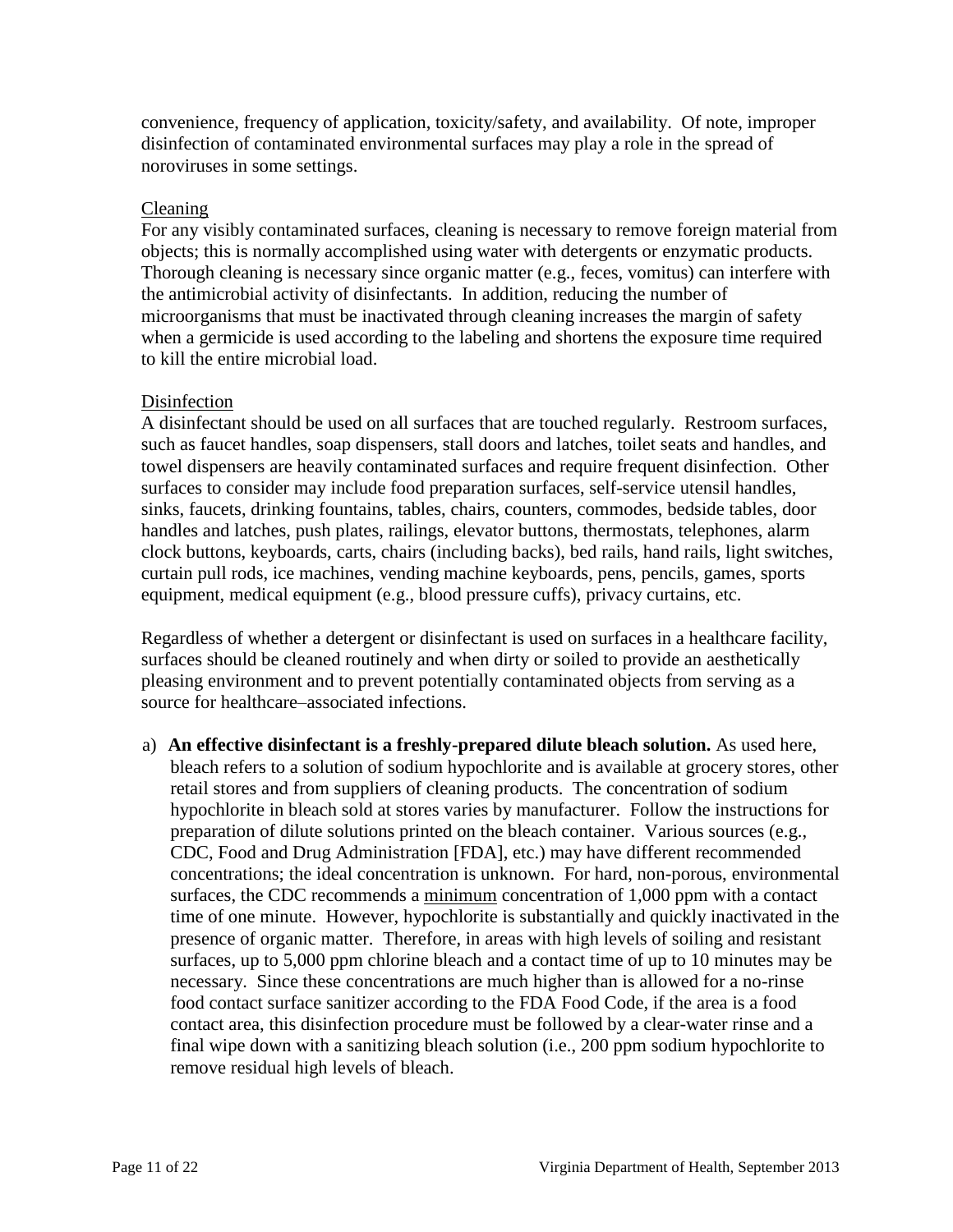For disinfecting, use an unopened bottle of unscented chlorine bleach. Prepare a dilution of fresh bleach every day of use and discard unused portions. Open bottles of concentrated chlorine will lose effectiveness after 30 days; therefore, it is necessary to change bottles of bleach every 30 days for accurate concentrations.

Do NOT mix bleach with other cleaning agents (e.g., acids such as vinegar, or ammonia such as Windex®). Potential irritants released from such mixtures are chlorine gas, chloramines, and ammonia gas.

Since chlorine bleach may impact fabrics and other surfaces, spot test an area to be cleaned before applying to visible surface. Use only in well-ventilated areas.

b) **Alternatives to bleach**: The reliability of disinfectants other than those containing chlorine to kill norovirus is uncertain. However, due to the limitations of bleach solutions (e.g., respiratory irritation, damage of some materials), additional disinfection options are desirable. In an effort to provide some guidance to manufacturers and the public on effectiveness of disinfecting agents for norovirus, the U.S. Environmental Protection Agency (EPA) does allow for testing of virucidal effectiveness using a closely related virus, Feline Calicivirus Virus (FCV), as a surrogate for effectiveness against norovirus. A list of agents, current as of June 2008, that have been found to meet the EPA's effectiveness against FCV is available at: [www.epa.gov/oppad001/listnorovirus.pdf.](http://www.epa.gov/oppad001/listnorovirus.pdf)

Materials using 75% ethanol (e.g., alcohol swabs) may be effective. However, ethanol is highly flammable and should not be used for disinfection of large surface areas except under specific circumstances.

It should be noted that some studies have shown that some quaternary ammonium products are not fully effective against FCV, and the CDC states that "most quaternary ammonium compounds….do not have significant activity against [norovirus]." However, several quaternary ammonium products have been labeled as effective against FCV by the EPA. Therefore, at the present time, the precise role of quaternary ammonium products in controlling norovirus is unclear.

EPA-approved disinfectants should be used according to manufacturers' instructions – **note that contact times required vary by agent, and may require up to 10 minutes for maximum viral inactivation**. Users should read labels carefully to ensure the correct product is selected for the intended use and applied in accordance with instructions. By law, users must follow all applicable label instructions for EPAregistered products. Ideally, product users should consider and use products that have a shortened contact time.

c) **Other considerations: These chemicals can be dangerous**; even products listed as non-toxic may still cause mild eye and/or skin irritation in some people. **Follow all safety instructions.** Employers are responsible for informing workers about the chemical hazards in the workplace and implementing control measures. Material Safety Data Sheets (MSDS) for each chemical or mixture of chemicals must be readily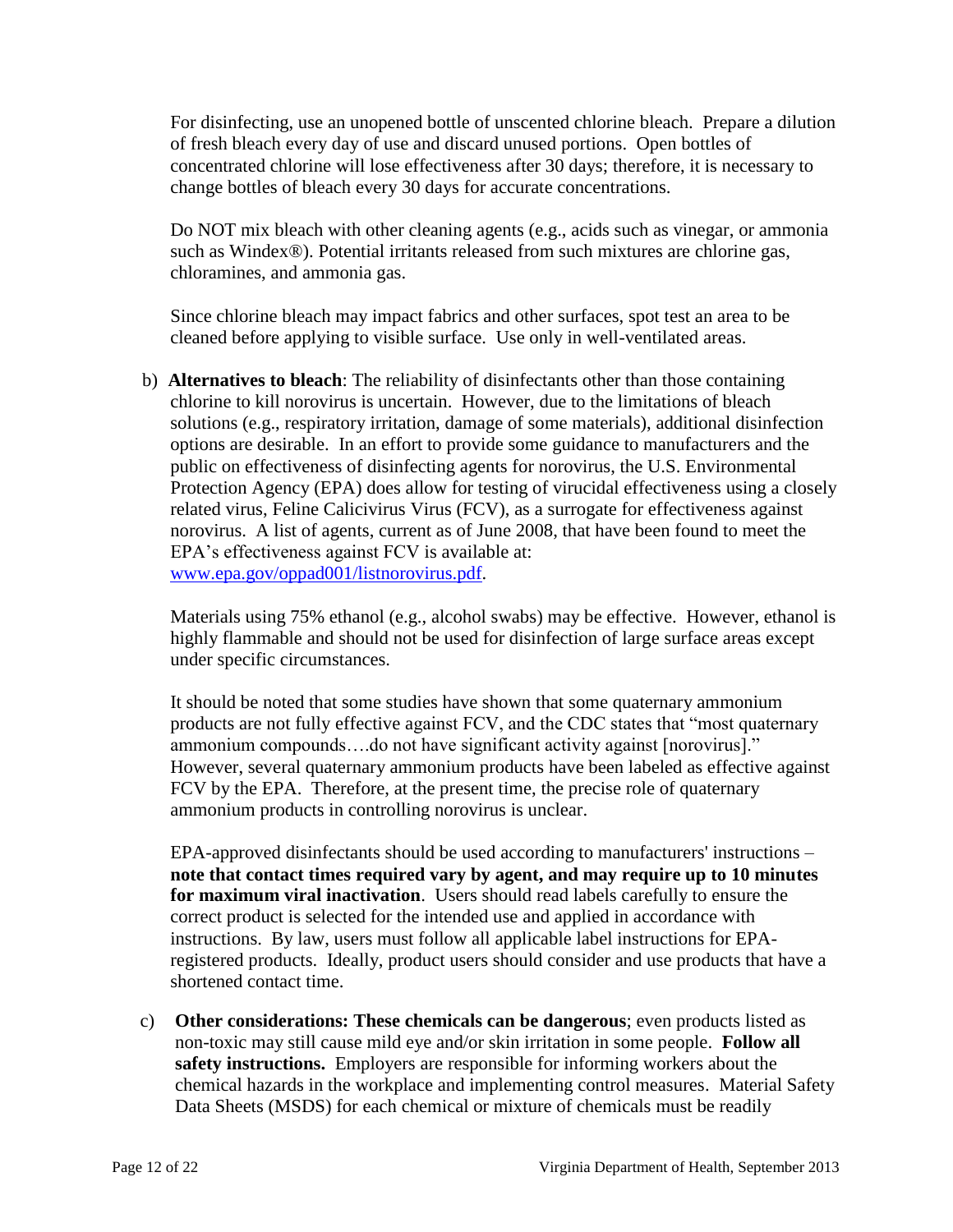available to employees who work with the products to which they could be exposed. Consult product labels (available at<http://oaspub.epa.gov/pestlabl/ppls.home> by entering the EPA number) and product representatives for specific details on use.

Of note, chemical disinfection can cause toxic side effects for the patient due to chemical residues on the instrument or object, occupational exposure to toxic chemicals, recontamination by rinsing the disinfectant with microbially contaminated water, and potential damage to surfaces/objects. As a result, some instruments and equipment may be safer to disinfect by heat (i.e., pasteurization) rather than by chemicals. The duration of treatment depends partly on temperature and method used; the time-temperature relation for hot-water pasteurization is generally  $\sim 70^{\circ}$ C (158°F) for 30 minutes. Review manufacturer guidance on cleaning/disinfection as needed.

#### General Cleaning/Disinfection

Housekeeping staff should wear gloves, as well as masks, when cleaning potentially contaminated surfaces. If gloves or hands are visibly soiled with feces or vomitus or a potentially contaminated cleaning solution, wash hands with soap and water. Alcohol-based hand gels ( $>70\%$  ethanol concentration) may be used if gloves or hands have not been visibly soiled and if soap and water are not readily available.

During general cleaning/disinfection, water-disinfectant mixtures should be changed regularly (e.g., after every three to four rooms, at no longer than 60-minute intervals, or if there is a gross spill or the surface is contaminated with visible blood or body fluids) so that the cleaning procedure does not spread norovirus throughout the environment.

Mops and reusable cleaning cloths should be handled using disposable gloves and gown. These should be adequately cleaned and disinfected regularly (e.g., after every three to four rooms at no longer than 60-minute intervals, or if there is a gross spill or the surface is contaminated with visible blood or body fluids). Immersing cleaning cloths in dilute bleach solution (5,000 ppm) for two minutes is likely to be adequate; disinfection with a phenolic may be less effective. Standard laundering (e.g., detergent washing followed by drying at 80ºC for 2 hours) may provide acceptable decontamination of heavily contaminated mop heads - frequent laundering of mops (e.g., daily) is recommended. Microfiber mops may be preferable to cloth/string mops. Single-use disposable towels impregnated with a disinfectant also can be used for low-level disinfection when spot-cleaning of noncritical surfaces is needed.

#### Body Fluid Spills

The process for cleaning body fluids potentially contaminated with norovirus (e.g., feces) should consist of:

A. Wear a disposable mask, gloves, eye-shield, and plastic disposable apron/gown. Disposable shoe covers may also be considered. Of note, environmental cleaning using a more concentrated disinfectant may require a heavier duty glove than a simple nonsterile latex/vinyl glove.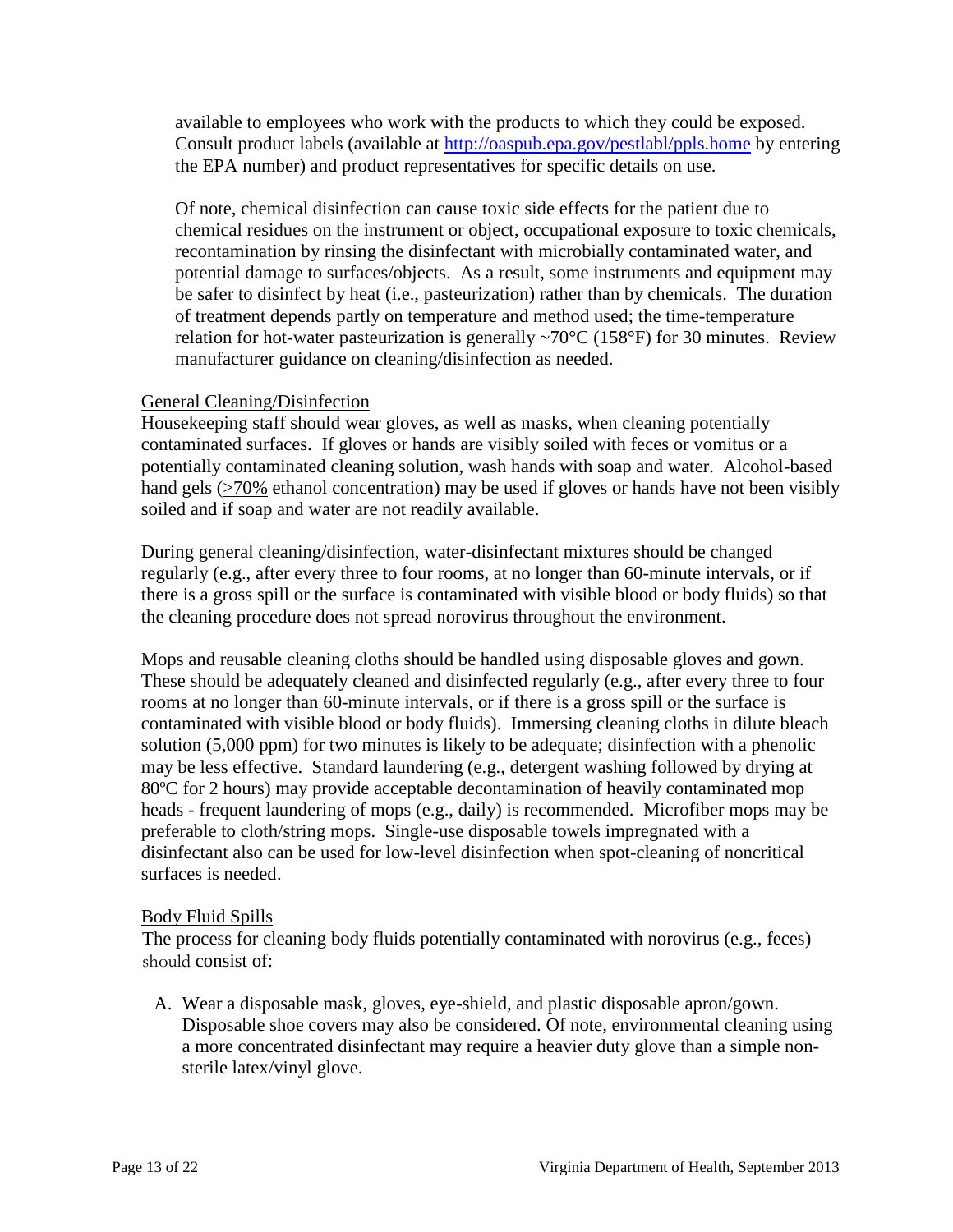- B. Use paper towels to soak up excess liquid. Transfer these and any solid matter into a plastic bag.
- C. Clean the soiled area with detergent and hot water, using a disposable cloth.
- D. Disinfect the contaminated area with a disinfecting agent.
- E. Dispose of single-use gloves, eye-shields, apron, and cloths into a plastic waste bag. Place any re-usable personal protective equipment (e.g., gloves) in a separate plastic bag.
- F. Remove mask and dispose into the waste bag.
- G. Seal the waste bag.
- H. Wash hands thoroughly using soap and water for at least one minute and then dry them thoroughly.
- I. Wear disposable gloves and place the waste bag into another plastic bag and seal. Place the bag containing re-usable personal protective equipment (if applicable) into another plastic bag and seal.
- J. Remove gloves. Wash hands thoroughly using soap and water for at least one minute and then dry them thoroughly.
- K. Dispose of the waste bag. Deliver the re-usable personal protective equipment (if applicable) to the appropriate area for cleaning according to manufacturer's recommendations.

Vomit should also be treated as potentially infectious material and should be immediately covered with a disposable cloth, and doused with a disinfectant to reduce potential airborne contamination. All individuals in the immediate area of the vomiting incident should be cleared from the area before clean-up begins. Cleaning staff should use face masks with eye protection or a face shield, gloves, and an apron when cleaning up after a vomiting incident. Paper toweling or other toweling used to clean-up liquid vomit should be immediately placed in a sealed trash bag and disposed of properly. The cleaning procedures listed above should also be implemented for cleaning vomitus. Following cleaning/disinfection, the area should be closed for at least one hour. Any uncovered food in the vicinity must be discarded.

#### Dishes/Utensils

The use of disposable dishes and utensils is **not** necessary; regular dish and utensil washing practices should effectively remove any pathogens. However, air drying of dishes is preferable to towel drying.

#### Disinfectant Sprays/Fogging

Disinfectant spray-fog techniques for antimicrobial control are unsatisfactory methods of decontaminating air and surfaces – this is not recommended for general infection control in routine patient-care areas.

#### Floors

Cleaning procedures that increase the aerosolization of norovirus, such as dry vacuuming carpets or buffing hard surface floors, should **not** be utilized. Clean hard surfaces with detergent and hot water, followed by disinfection. Contaminated carpets should be managed in a three step process: 1) Clean with carpet detergent and hot water, 2) Disinfect by applying an appropriate disinfectant, if available, and 3) Steam clean (158°F for five minutes or 212°F for one minute is needed for complete inactivation). Using an appropriate virucidal agent in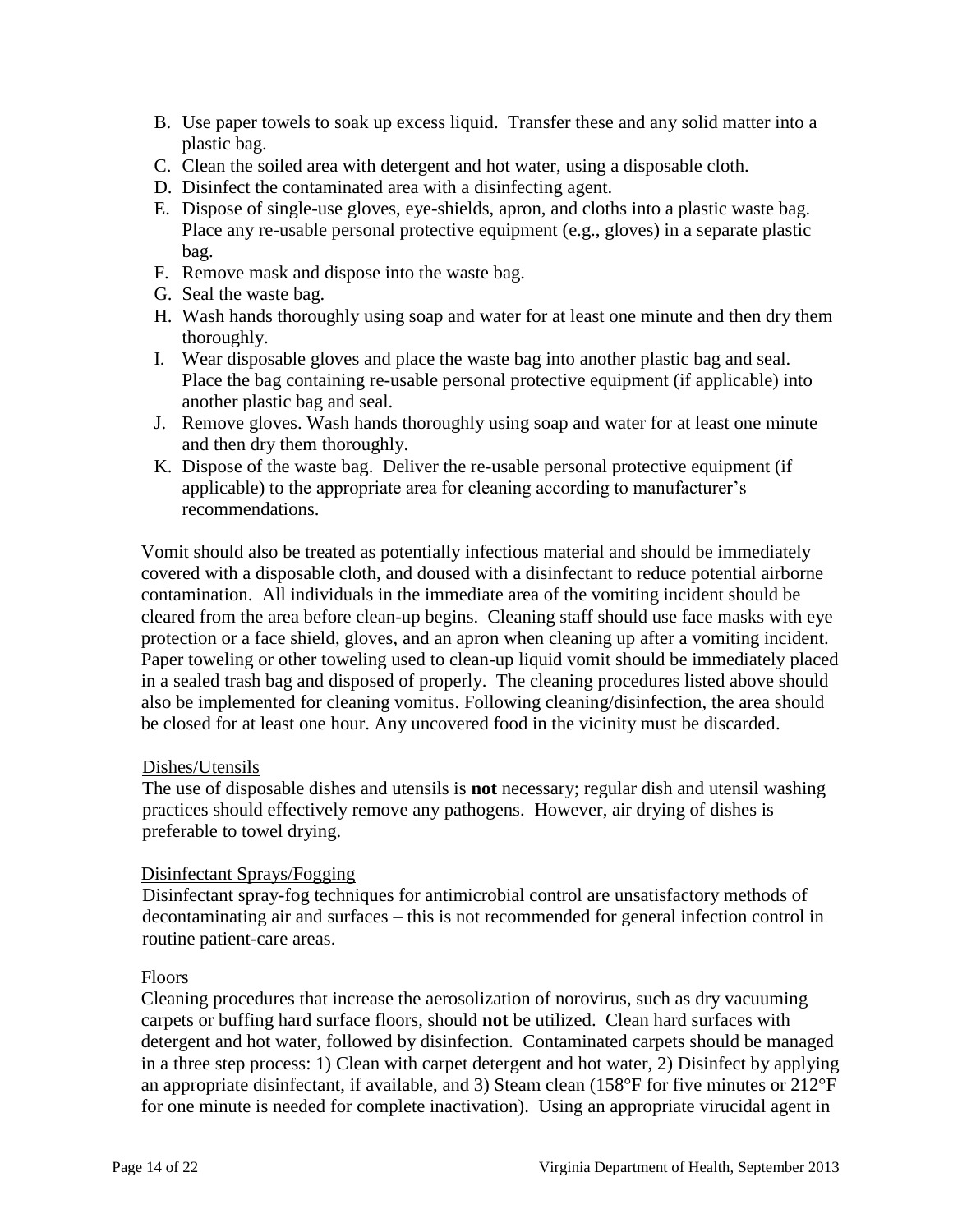the reservoir for the steam cleaning solution may be considered.

Note: After using vacuum cleaners during an outbreak, remove bags from all recently used vacuum cleaners, sanitize the vacuum bags with a virucidal disinfectant, and replace the bags with HEPA filter bags.

It should be noted that the use of a disinfectant on floors is debatable. Floors may become contaminated with norovirus from settling particulates; by contact with shoes, wheels, and other objects; and occasionally by spills. During cleaning, water/detergent becomes contaminated if a disinfectant is not used, which may lead to seeding the patient's environment and potential infection. In addition, since environmental surfaces close to the patient and in outpatient settings can be contaminated, these surfaces should be disinfected on a regular schedule. By using a single product throughout the facility (for both floors and other environmental surfaces), training and appropriate practice are simplified. However, using a detergent alone on floors may be justifiable because norovirus contamination of floors likely contributes only a limited amount to transmission.

#### Contaminated Linens and Bed Curtains

Contaminated linens and bed curtains should be handled with disposable gloves and a disposable gown and carefully placed directly into laundry bags (to prevent generating aerosols). These items should be washed separately in hot water and detergent for a complete wash cycle – ideally as a half load for best dilution.

15. **Minimize air currents.** Air currents generated by open windows, fans, or air conditioning can disperse aerosols widely.

#### 16. **Provide regular updates to employees**, including:

- The status of the outbreak
- The current response measures
- Talking points to be used in dealing with patients/residents and families
- Reminders on proper handwashing
- The importance of staying home while ill
- Procedures for identifying and for reporting illness
- 17. **Understand the necessary duration of preventive measures to adequately control an outbreak of norovirus is not well-defined.** A general guideline would be at least two incubation periods (i.e., four days) from the onset of the last case. However, some individuals may shed norovirus for weeks. Therefore, continued surveillance for new cases should continue for at least two weeks to enable a rapid response to additional illnesses.
- 18. **Conduct an after-action review following the resolution of a norovirus outbreak to identify strengths and weaknesses of the response.** Use this opportunity to identify areas that may be improved upon for future outbreaks.
- 19. **Alert Emergency Medical Services (EMS) to the potential for exposure, and appropriate precautions to take, if patient transport is required.** This may include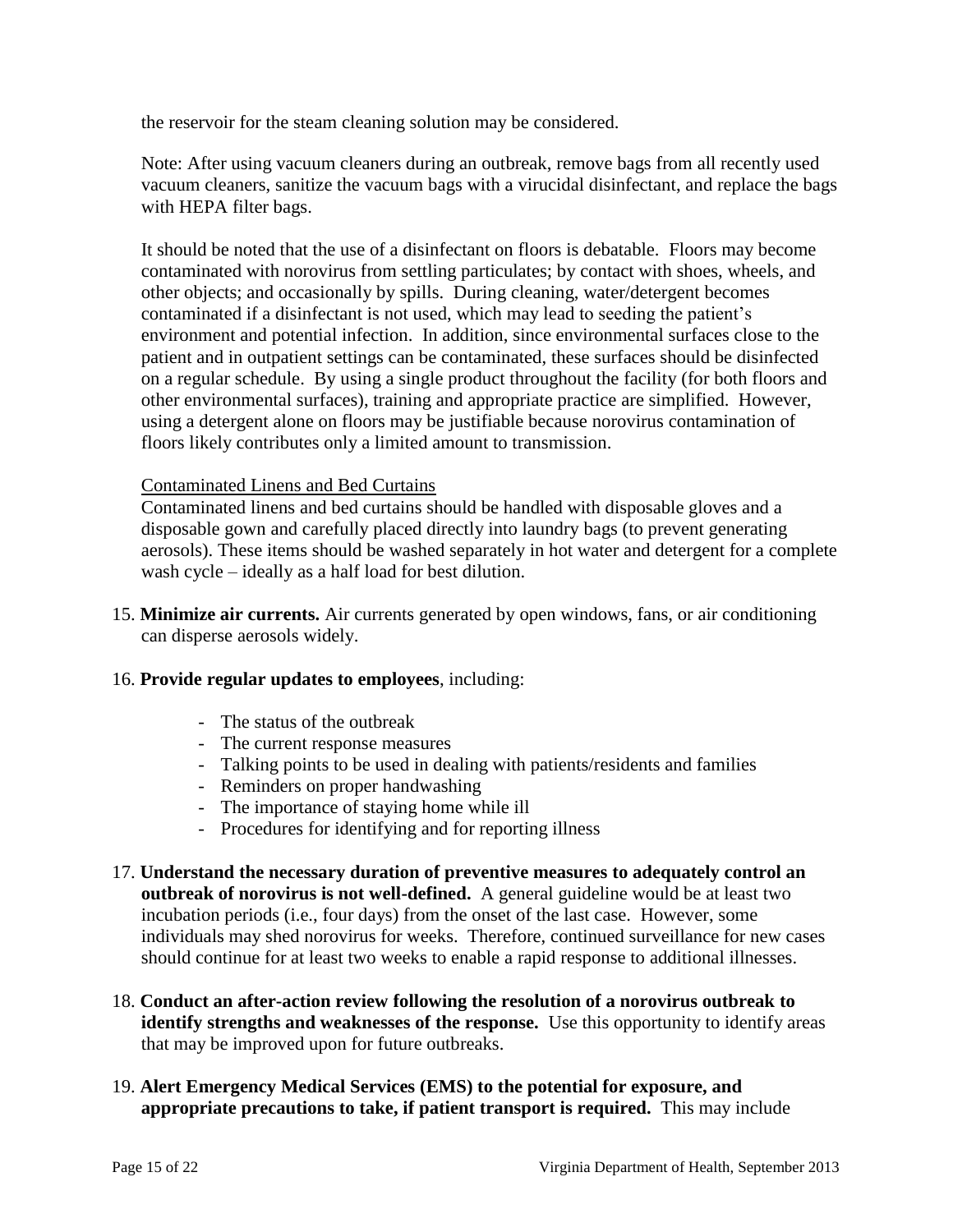guidance on the use of contact precautions (i.e., disposable gowns, gloves, masks, and hand hygiene). In addition, EMS staff should consider appropriate infection control issues, such as disinfection of equipment (e.g., gurneys, stethoscopes). This not only reduces their risk of illness, but also decreases the risk of transmission to other patients.

**Additional Resources**

For additional information on norovirus, please visit the following websites:

Information on norovirus, including frequently asked questions: Centers for Disease Control and Prevention <http://www.cdc.gov/norovirus/index.html>

Virginia Department of Health Norovirus Factsheet <http://www.vdh.virginia.gov/Epidemiology/factsheets/pdf/Norovirus.pdf>

Centers for Disease Control and Prevention Guideline for Disinfection and Sterilization in Healthcare Facilities, 2008 [\(http://www.cdc.gov/hicpac/pdf/guidelines/disinfection\\_nov\\_2008.pdf\)](http://www.cdc.gov/hicpac/pdf/guidelines/disinfection_nov_2008.pdf)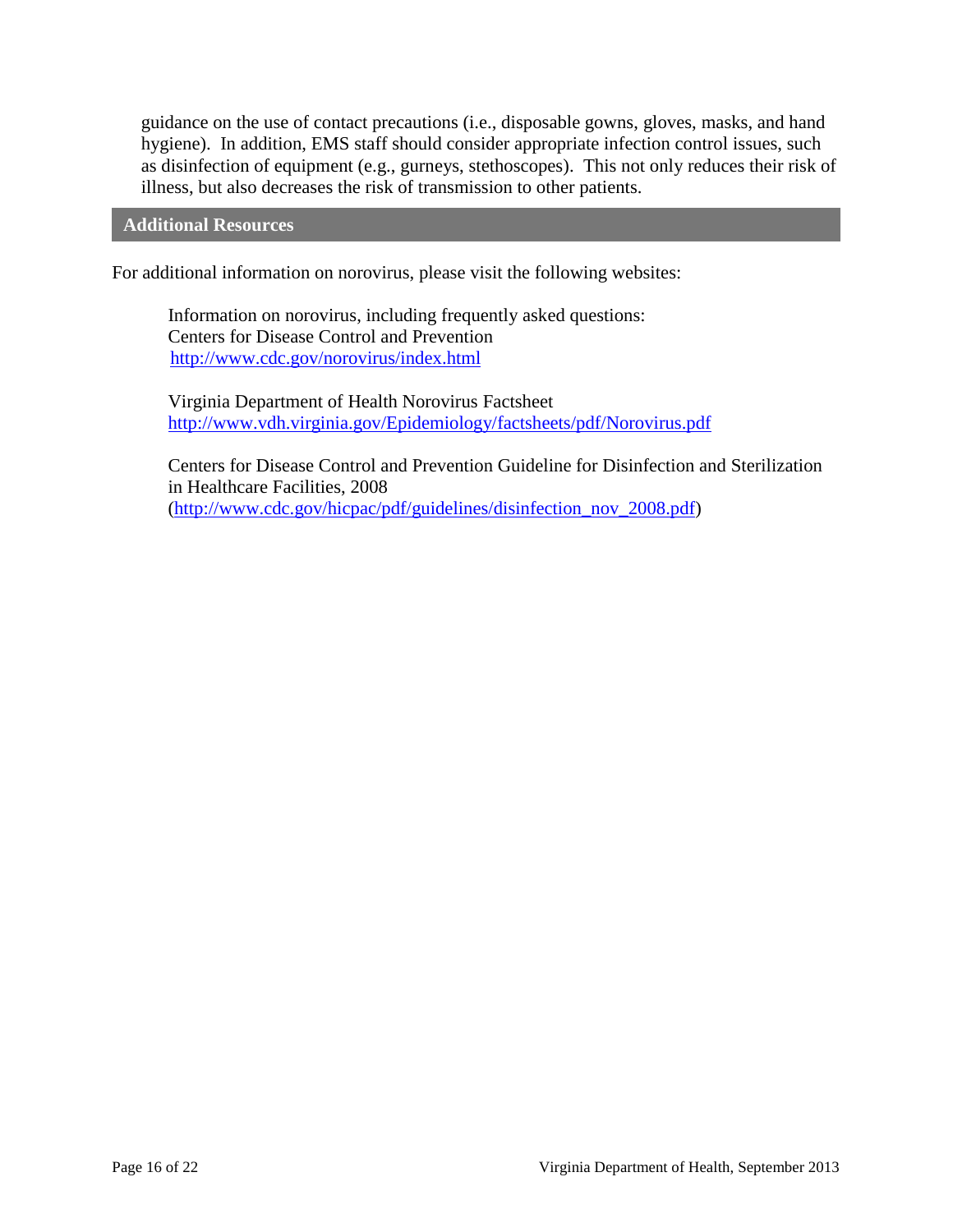#### **INFECTION CONTROL MEASURES: CHECK SHEET**

#### **HAVE YOU?**

- Informed all **staff, visitors and residents** of the situation and what they need to do to protect themselves and others?
- Ensured **all staff with symptoms are excluded from work** for the appropriate amount of time?
- Allocated **dedicated staff** to care for unwell residents, whenever possible?
- □ Provided all staff with **information and training** in Infection Control Precautions?
- Ensured that all residents have their **hands washed** after going to the toilet, before meals, and after any episode of diarrhea or vomiting?
- **Separated well residents** from unwell residents, wherever possible, for at least 24 hours after resolution of symptoms?
- **Avoided transferring** residents to other institutions while cases of gastroenteritis are occurring, or, if a transfer is necessary, ensured receiving institution has been **notified** of the outbreak?
- **Restricted admissions,** whenever possible, of new residents until gastroenteritis cases have resolved?
- Considered **posting signs** at appropriate locations throughout the facility?
- Asked **visitors who report any symptoms** to avoid visiting till 72 hours after symptoms cease?
- Ensured all staff and visitors **wash their hands** before and after all resident contact?
- Ensured **sufficient soap and/or alcohol based hand rubs or gels**, and hand-drying facilities are available?
- Provided sufficient **gloves, gowns, aprons, masks, goggles, face shields** and ensured that they are easily accessible?
- Ensured **cleaning and other relevant staff** are aware of the correct **cleaning procedures**  and the importance of handwashing?
- Ensured **catering staff** are aware of the precautions required in **food service** area and the importance of handwashing?
- Ensured all staff are aware of the precautions required when handling **soiled linen**?
- Ensured **laundry staff** are aware of the correct **laundering procedures** and the importance of handwashing?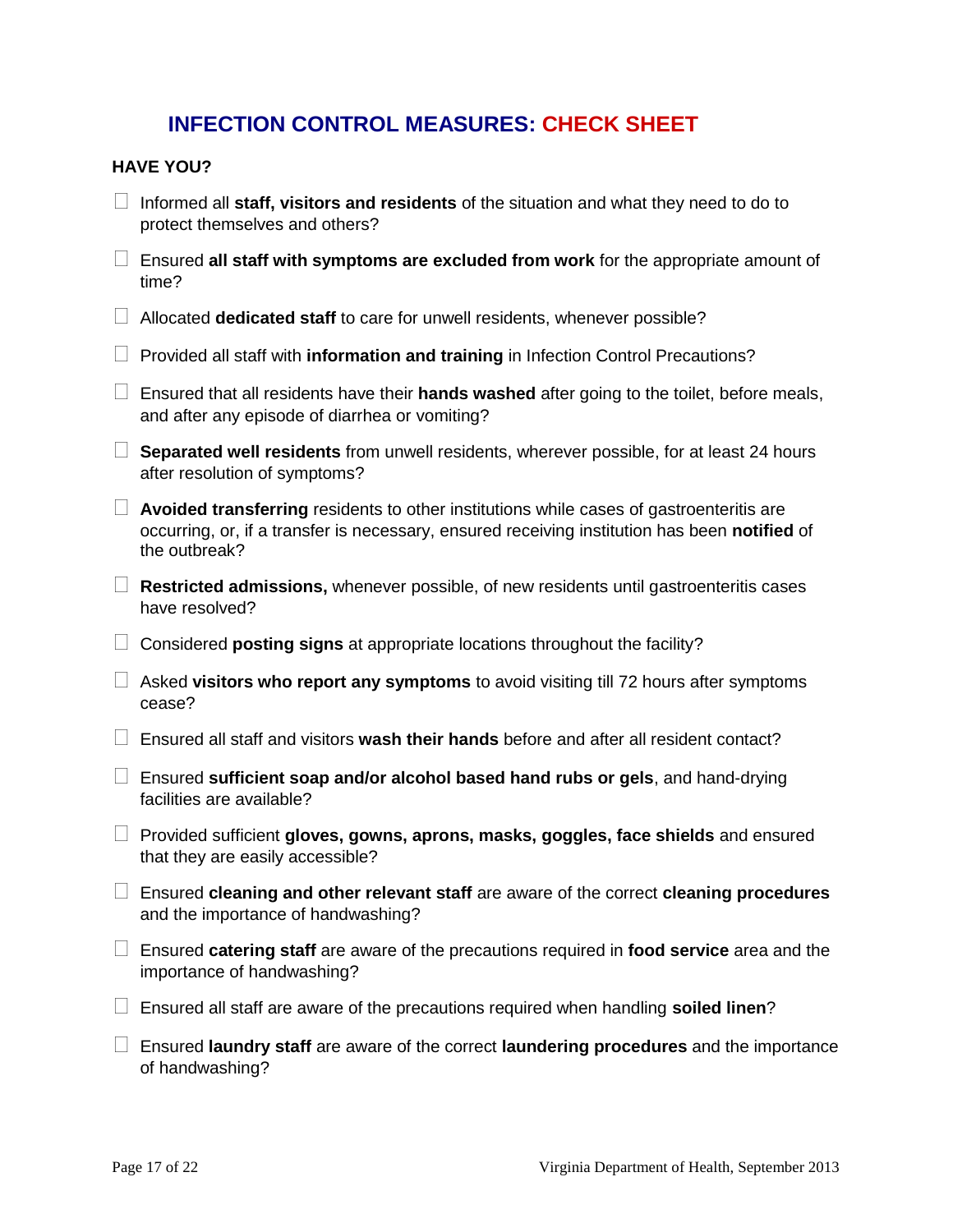

## **ATTENTION VISITORS!!!**

We presently have a number of ill residents. Please wash your hands before visiting and before leaving. You may wish to reconsider visiting at this time.

If you have any questions please contact either the Administrator or the Director of Nursing

Thank you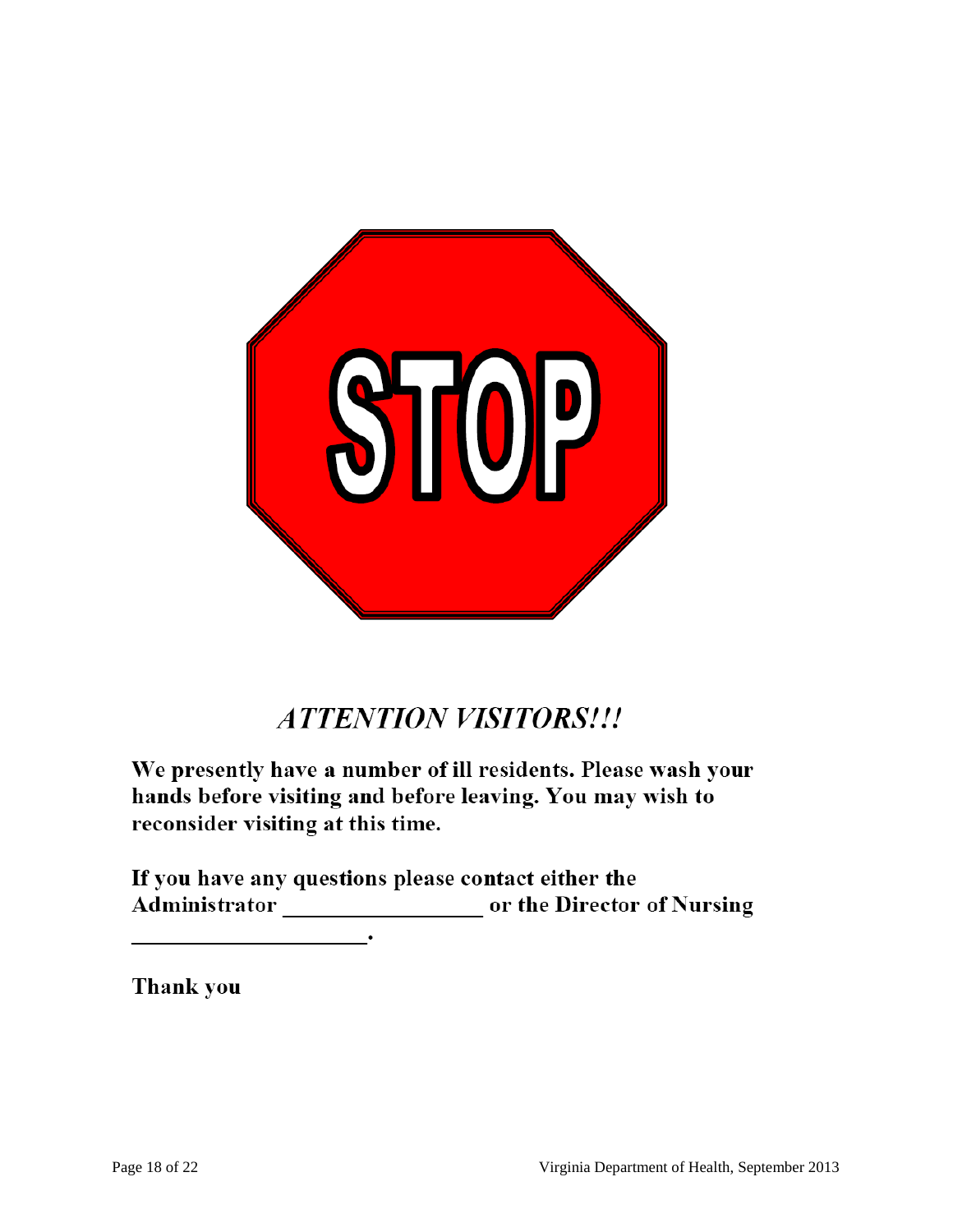

#### *Hand washing is the single most important practice to prevent the spread of outbreaks!*

### *HANDS MUST BE WASHED:*

- Whenever they are visibly soiled or when there has been contact with stool or vomitus.
- Between contact with different residents.
- Before putting on gloves *and* after removing gloves.
- After using the toilet.
- Before eating or smoking.
- Before handling or preparing food.

#### **A PROPER HAND WASH INCLUDES:**

- Using warm running water and soap with plenty of friction for 20 seconds.
- Using a clean paper towel to dry your hands and to turn off the tap.

*Use of a waterless hand sanitizer may be substituted for handwashing if adequate sink facilities are not immediately accessible and hands are not visibly soiled.*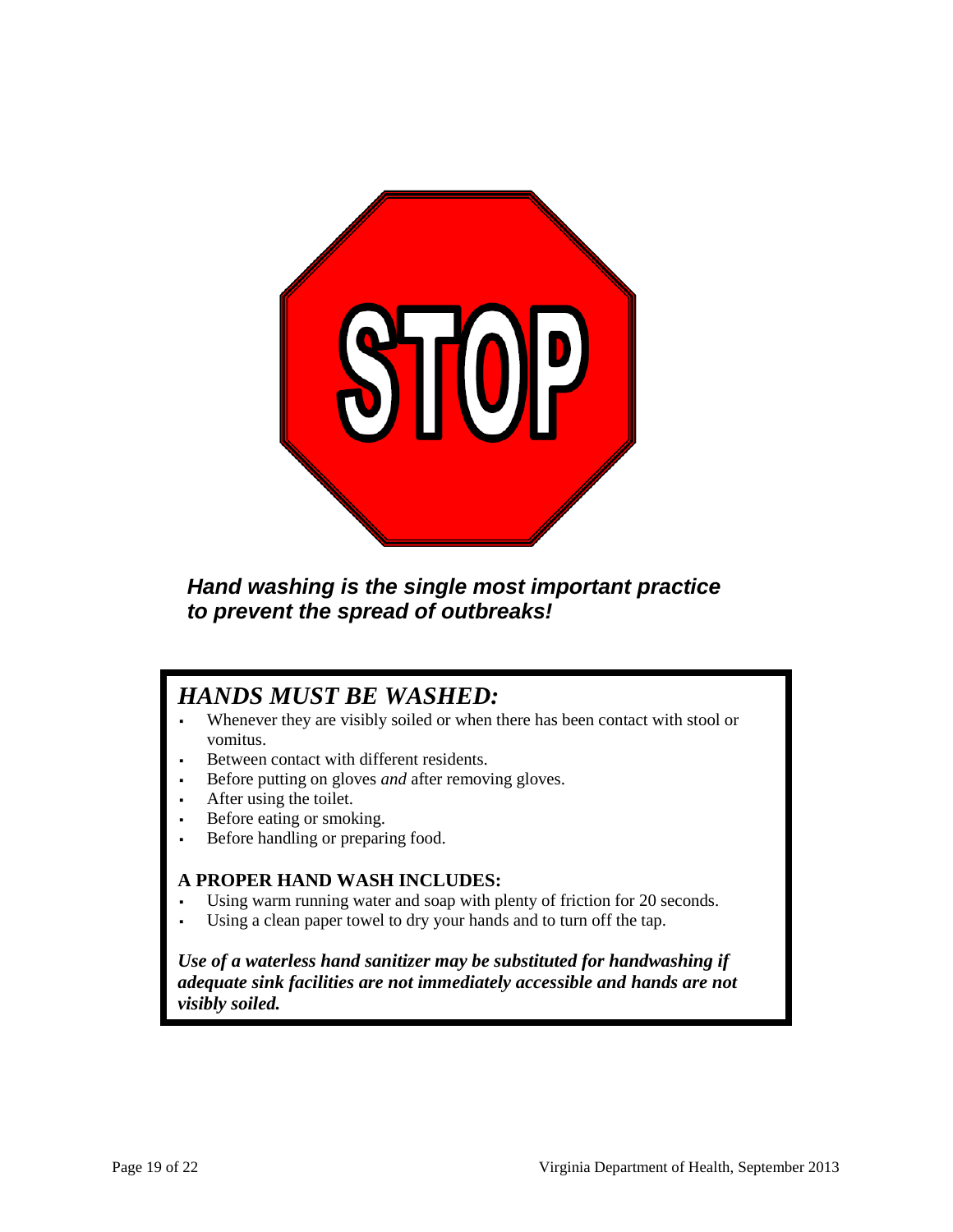## **GASTROENTERITIS**

## **VISITOR INFORMATION SHEET**

#### **BACKGROUND**

Cases of infectious diarrhea have occurred recently in this facility. We have implemented the recommendations provided by the Virginia Department of Health in order to control any further spread of the disease.

#### **INFECTION CONTROL MEASURES**

Staff have put several measures in place to minimize the impact, including:

- $\square$  Special cleaning in some areas
- $\Box$  The use of gloves and gowns while caring for residents
- $\Box$  Restricting some activities of affected residents
- $\square$  Special staffing allocation
- Education.

The illness is self-limiting but in the meantime we are asking for your assistance to help us control and prevent further spread of the illness. You can help by **WASHING HANDS BEFORE AND AFTER VISITING.**

This should be done in the following manner:

- □ Wash hands for a minimum of 20 seconds
- $\Box$  Ensure all surfaces of the hands are thoroughly washed
- Use soap
- $\Box$  Thoroughly rinse hands under running water
- $\Box$  Pat hands dry with paper towel, then discard
- $\Box$  Turn the taps off with a fresh paper towel, then discard

If hands are not visibly soiled, using alcohol-based hand sanitizer is also effective.

**IF YOU DEVELOP SYMPTOMS OF ILLNESS** we ask that you do not visit until 72 hours after your illness ends.

We appreciate your concern and cooperation regarding this problem. Please feel free to discuss any questions that you may have with our staff.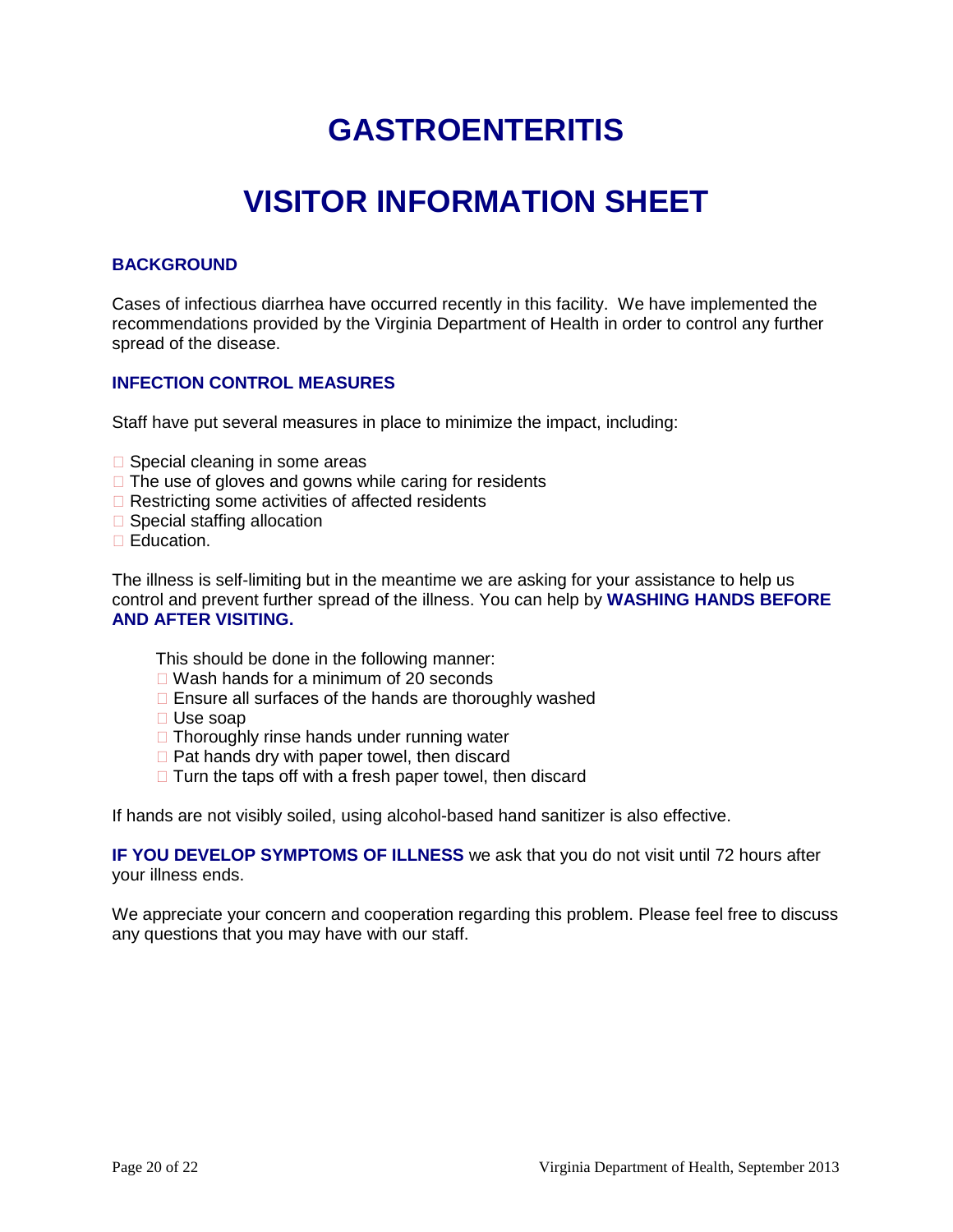# How to Sanitize

|                | Put on disposable gloves, mask, and gown,<br>and wear eye protection.                                                                                                                       |
|----------------|---------------------------------------------------------------------------------------------------------------------------------------------------------------------------------------------|
| $\overline{2}$ | Wipe all surfaces to remove visible dirt. Use<br>disposable towels to remove any vomit,<br>stool, or other substances like food or<br>grease.                                               |
| 3              | Fill a clean container with water and bleach<br>solution (sodium hypochlorite . Follow<br>instructions for dilution of the bleach to<br>proper concentration for cleaning hard<br>surfaces. |
| $\overline{4}$ | Apply bleach solution to surface area and<br>allow it to remain wet for 10 minutes. If<br>possible, allow bleach solution to air dry.                                                       |
| 5              | Dispose of all soiled paper towels and<br>personal protective equipment in a plastic<br>trash bag and place in garbage.                                                                     |